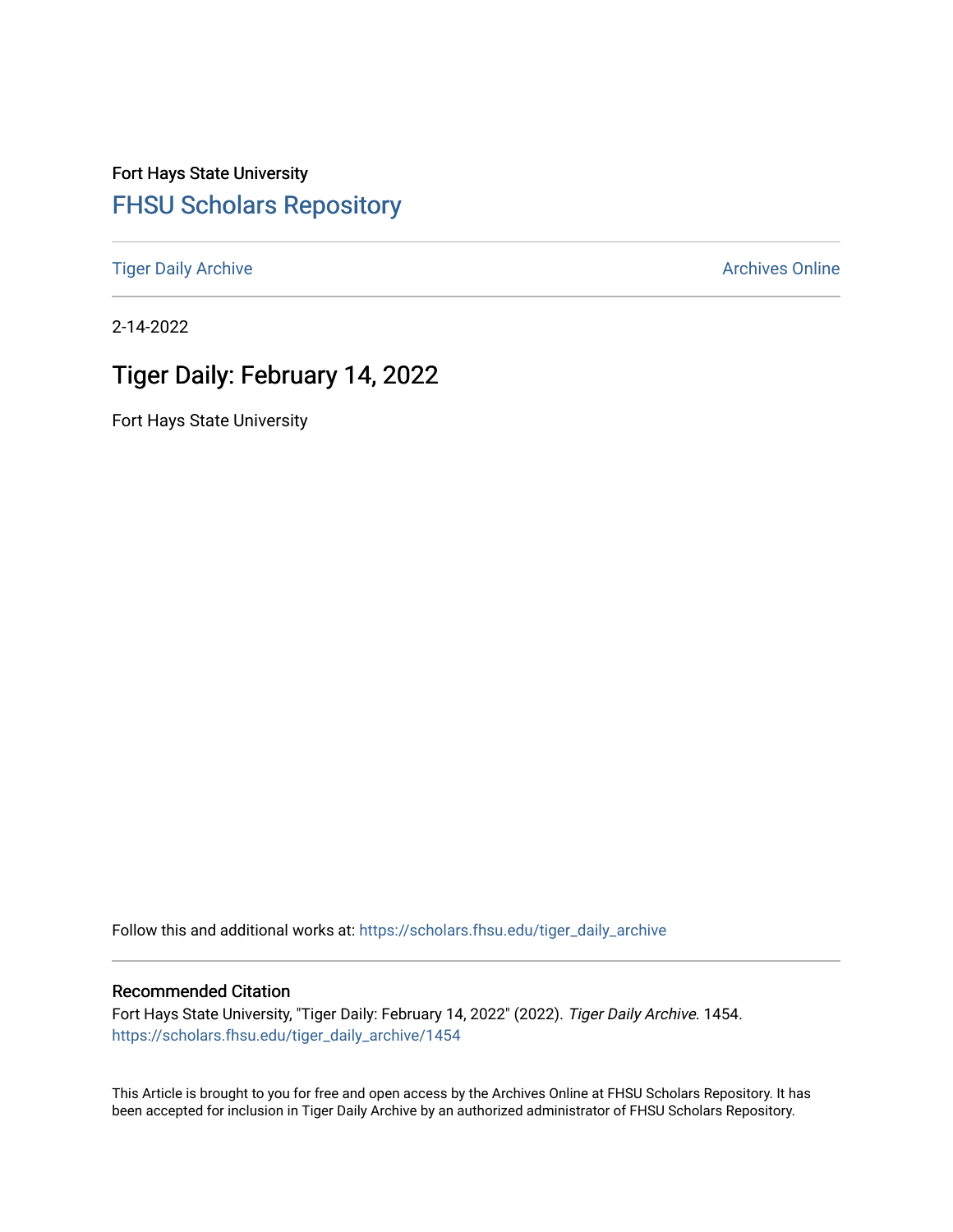**From:** Tiger Daily **Sent:** Monday, February 14, 2022 10:05 AM **To:** Tiger Daily <TigerDaily@fhsu.edu> **Subject:** Tiger Daily [February 14, 2022]



# **ANNOUNCEMENTS**

- **[COVID-19 Updates](#page-2-0)**
- **[Calendar: Upcoming Professional Development Opportunities](#page-2-1)**
- **[Walking Group](#page-3-0)**
- **Life Support for Tiger [Employees, February 15th](#page-3-1)**
- **[Scholarly and Creative Activity Days \(SACAD\) 2022 –](#page-3-2) Hybrid Format, April 18th – 22nd**
- **[Torch and Lighthouse Award Nominations are OPEN –](#page-3-3) Recognize an Outstanding [FHSU Senior and/or Graduate Student](#page-3-3)**
- **[My-Go-To](#page-4-0)**
- **[Yoga and Mindfulness –](#page-4-1) New Location!**
- **[Call For Chapters: Implementing Diversity, Equity, Inclusion, and Belonging in](#page-4-2)  [Educational Management Practices](#page-4-2)**
- **[Allied Health Department Seeks Obstetrical Models for Student Training from](#page-4-3)  [Campus Community and Hays Community](#page-4-3)**
- **Free Dental Clinic – [Volunteers Needed!](#page-4-4)**
- **University Photo - [February Studio Dates](#page-5-0)**
- **[Hispanic Film Festival Dates Spring 2022](#page-5-1)**
- **[Hispanic Dance Sessions Spring 2022](#page-6-0)**
- **[Spring 2022 Academic Advising Certificates and Trainings](#page-6-1)**
- **[NOTICE: Annual Steam Shut Down May 16th-27th](#page-8-0)**
- **[FHSU Giving Day –](#page-9-0) Call for Projects**
- **["Human Nature" On Display in Moss-Thorns Gallery of Art](#page-9-1)**
- **[United Airlines Discount for Spring Commencement](#page-9-2)**
- **[Practice German with the Department of Modern Languages](#page-9-3)**
- **[Accepting applications for 2022 Faculty Summer Grants for Research, Creative, or](#page-10-0)  [Grants Activity](#page-10-0)**
- **[Free Hearing Screenings](#page-10-1)**
- **[FHSU 2050: An Invitation to the Future!](#page-10-2)**
- **[FHSU Academy \[AKA Straighterline Partnership\] Information Sessions](#page-11-0)**
- **[Spring Commencement Hotel Discount](#page-11-1)**

# **EVENTS**

# **THIS WEEK/WEEKEND**

• **[Hays Symphony Concert: Past Meets Present](#page-11-2) - February 19; 7:30pm**

# **FUTURE EVENTS**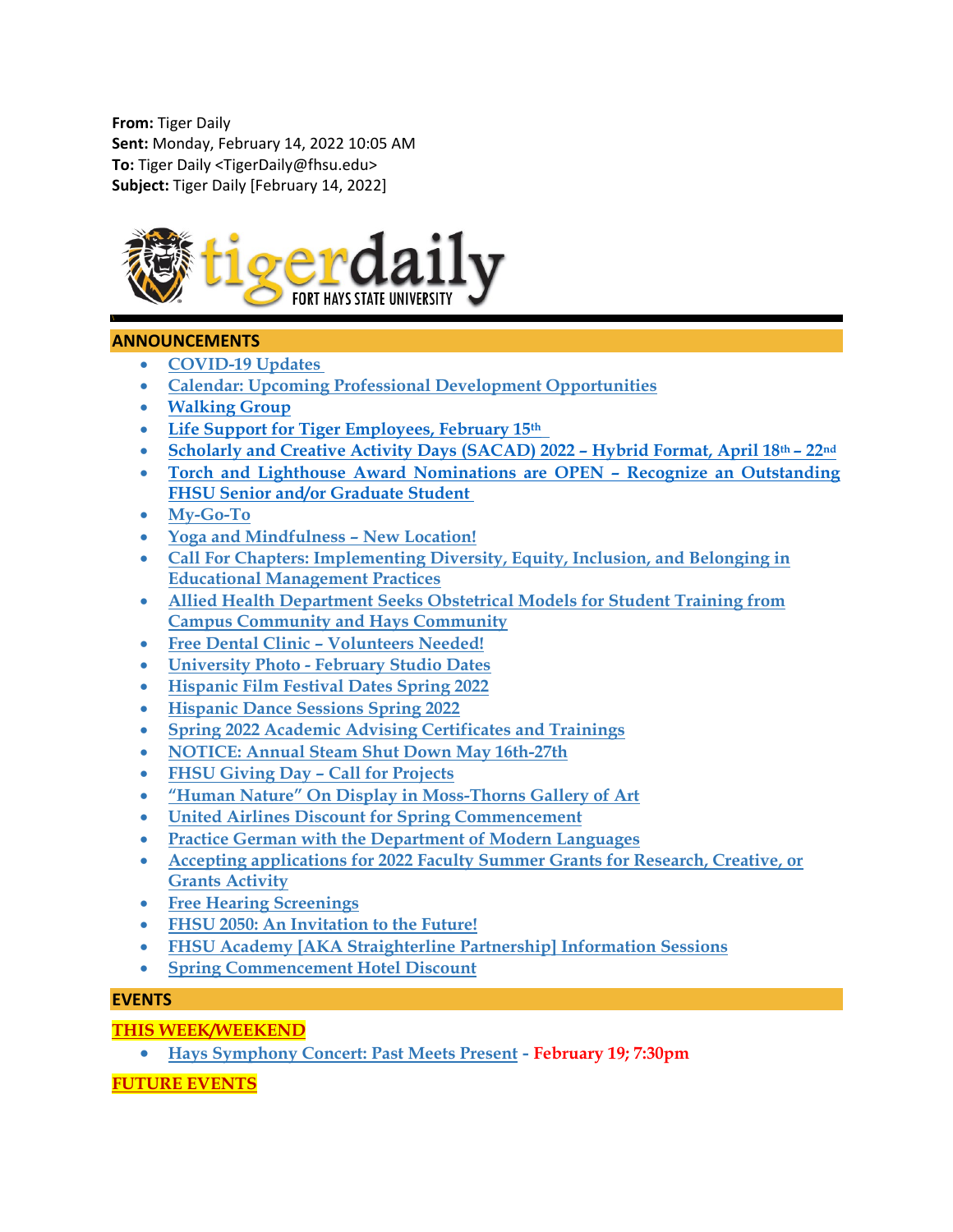- **TILTed [Tech/WAC Mini-Conference | Writing & Critical Thinking: An Engaging](#page-12-0)  [Approach for Teaching Online](#page-12-0)** - **February 22; 12:00pm - 3:00pm**
- **[Science Café presents: "Saving Bees By Killing Them](#page-12-1)**! **- February 28; 7:00pm**
- **MDC Workshop - [The Change Cycle](#page-13-0) - March 2; 9:00am – 12:00pm**
- **[CliftonStrengths Essentials: Level 1](#page-13-1) - March 9; 9:00am – 4:00pm**
- **[CliftonStrengths Engaged: Level 2](#page-13-2) - March 23; 9:00am – 4:00pm**
- **[FHSU Holocaust Remembrance Committee's Virtual Book Club](#page-14-0) - April 14; 6:00pm**

# **EMPLOYMENT OPPORTUNITIES**

- **[Enrollment Management Assistant –](#page-14-1) Registrar's Office**
- **[Systems Administrator –](#page-14-2) Technology Services**
- **[Instructor of Psychology Position -](#page-15-0) Department of Psychology**
- **[Accounting Specialist—Student Fiscal Services](#page-15-1)**
- **[Marketing Content Strategist](#page-16-0)**
- **[Community Director, Residential Life](#page-16-1)**
- **[Classroom to Classroom Grant](#page-17-0) Project Coordinator**
- **[Cooperative Education Program Coordinator, Offices of Field Experiences and](#page-17-1)  [Licensure](#page-17-1)**
- **[Information Security Officer –](#page-17-2) Technology Services**

# **SHARE WITH STUDENTS**

- **[Student Employment Opportunities –](#page-18-0) Docking Institute of Public Affairs**
- **[FHSU Scholarship Application Deadline –](#page-18-1) February 15th**
- **[Award for Outstanding Undergraduate Scholars \(Deadline April 8th\)](#page-19-0)**
- **Join us for Kansas Undergraduate Research Days (March 1st - 3rd)**
- **[VIP Ambassador Program Seeking Candidates for 2022-23](#page-19-1)**
- **[Nominate a Faculty Member for FHSU's Pilot Award](#page-20-0)**
- **[Special Olympics Kansas –](#page-20-1) Service Opportunity**
- **Student Employment Opportunity – [Dept of Communication Sciences and Disorders](#page-20-2)**
- **[Werth College Career Fair –](#page-21-0) February 23**
- **[FHSU Tigers Without Limits Support Group](#page-21-1)**
- **[VALUE is back for 2022-23!](#page-21-2)**
- **[Peer Counseling Program Launches at FHSU](#page-22-0)**
- **[Summer Internship Opportunities](#page-22-1)**
- **[Faulkner Challenge 2022 -](#page-22-2) \$10,000 In Cash Prizes**
- **Circles [of Support Peer Support Group](#page-23-0)**
- **[Tutoring Available for Most FHSU General Education Courses](#page-24-0)**
- **[Criminal Justice Career Fair](#page-24-1)**
- <span id="page-2-0"></span>• **Mock [Interview Day –](#page-24-2) February 22nd**

# **ANNOUNCEMENTS**

# **COVID-19 Updates**

The [COVID-19 Response website](https://www.fhsu.edu/covid-19-response/index) is where we post the latest information about the pandemic, including a new COVID-19 Dashboard that is updated every Tuesday.

# <span id="page-2-1"></span>**Calendar: Upcoming Professional Development Opportunities**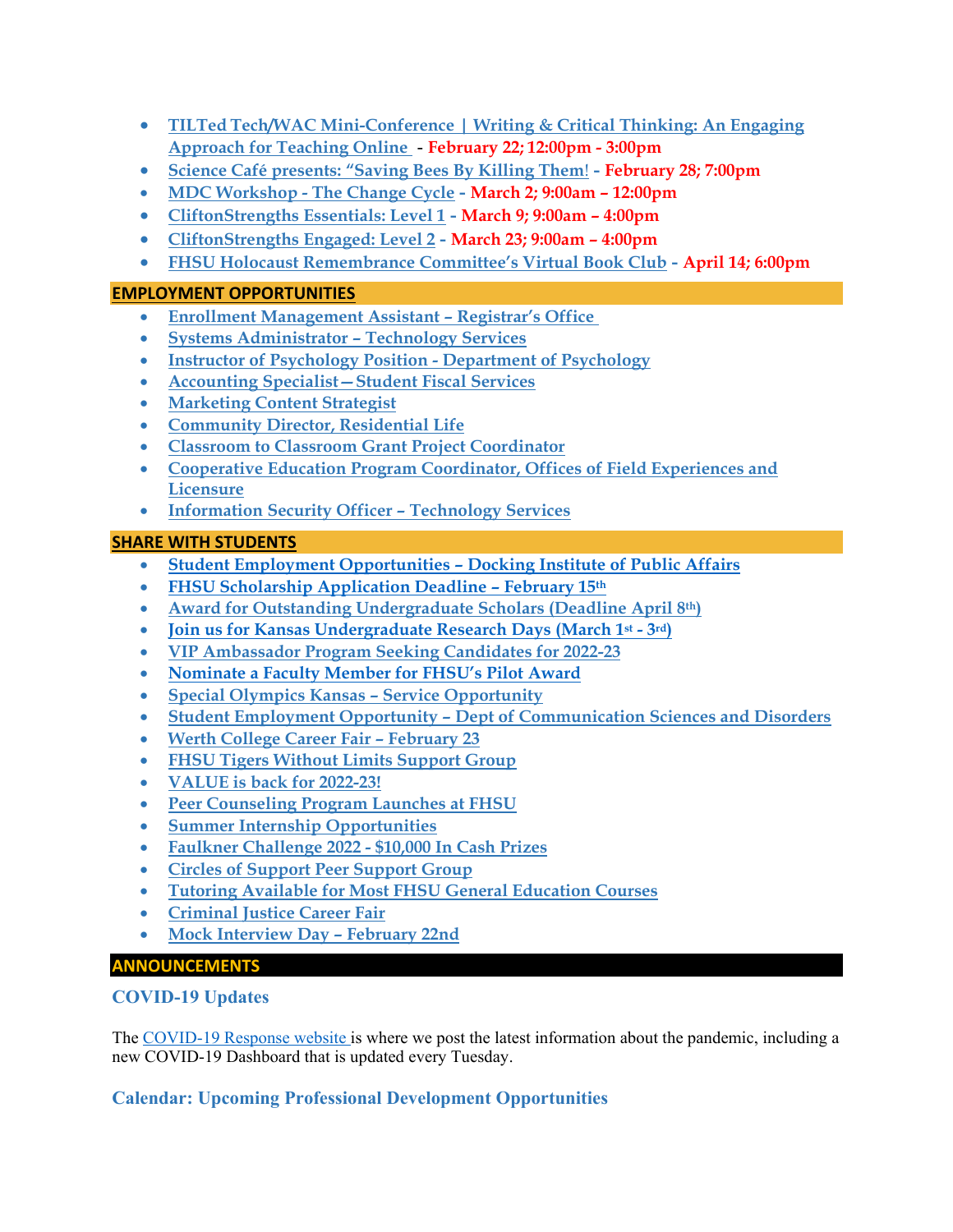Check out upcoming professional development opportunities! The TILT TigerLearn event calendar is your go-to for professional development at FHSU! Check it out here: [http://tigerlearn.fhsu.edu/events/.](http://tigerlearn.fhsu.edu/events/)

To provide faculty and staff with one easy place to see all professional development at FHSU, we're happy to include your event on the TigerLearn calendar. We can include links to your registration site, contact persons for questions, etc. Just contact [TILT-FacultyDev@fhsu.edu,](mailto:TILT-FacultyDev@fhsu.edu) and we'll add your event right away!

# <span id="page-3-0"></span>**Walking Group**

Today's walking group will not meet in the Coliseum due to the home basketball game. We will be there on February 21 at 4:45. Questions? Please contact Amy Schaffer at [alschaffer@fhsu.edu](mailto:alschaffer@fhsu.edu) or Anita Walters at [amwalters@fhsu.edu.](mailto:amwalters@fhsu.edu)

# <span id="page-3-1"></span>**Life Support for Tiger Employees, February 15th**

Life Support for Tiger Employees will have its first meeting tomorrow from noon to 1pm in the Calvary Room in the Memorial Union. This is a support group for FHSU staff and faculty to talk about stressful life issues. We will meet the 1<sup>st</sup> and 3<sup>rd</sup> Tuesdays of every month, usually in Health and Wellness Services, 3<sup>rd</sup> floor of the Center for Student Success. We encourage you to bring your lunch. Questions? Contact Amy Schaffer at [alschaffer@fhsu.edu.](mailto:alschaffer@fhsu.edu)

### <span id="page-3-2"></span>**Scholarly and Creative Activity Days (SACAD) 2022 – Hybrid Format, April 18th – 22nd**

The annual John Heinrichs Scholarly and Creative Activity Days (SACAD) will take place in **hybrid format in April** and will feature a creative works exhibit as well as poster and oral presentations. Online content will include poster and oral presentations and will be available **the week of April 18th-22nd** using *Symposium*. In-person content will include poster, oral presentations, creative works exhibit, and awards ceremony on **Wednesday, April 20th from 8:00am-3:30pm**.

**The submission portal will open via** *Symposium* **on March 1<sup>st</sup> and close on April 1<sup>st</sup>. For more** information, including how to access the submission portal, what to submit, and presentation resources, please visit our website and Facebook page:

**<https://www.fhsu.edu/research/events-and-opportunities/sacad/event-submission-details> <https://www.facebook.com/ResearchFHSU>**

Questions? Contact Whitney Whitaker [\(wkwhitaker@fhsu.edu\)](mailto:wkwhitaker@fhsu.edu) and/or Arvin Cruz [\(ajcruz2@fhsu.edu\)](mailto:ajcruz2@fhsu.edu)

# <span id="page-3-3"></span>**Torch and Lighthouse Award Nominations are OPEN – Recognize an Outstanding FHSU Senior and/or Graduate Student**

The Torch Award honors a graduating senior by recognizing academic excellence as well as active service to student, civic, or professional organizations. You can nominate a graduating senior at <https://fhsualumni.com/awards/torch-award-nominations>

The Lighthouse Award recognizes an outstanding graduate student in the 2022 graduating class. You can nominate a graduate student at<https://fhsualumni.com/awards/lighthouse-award-nominations>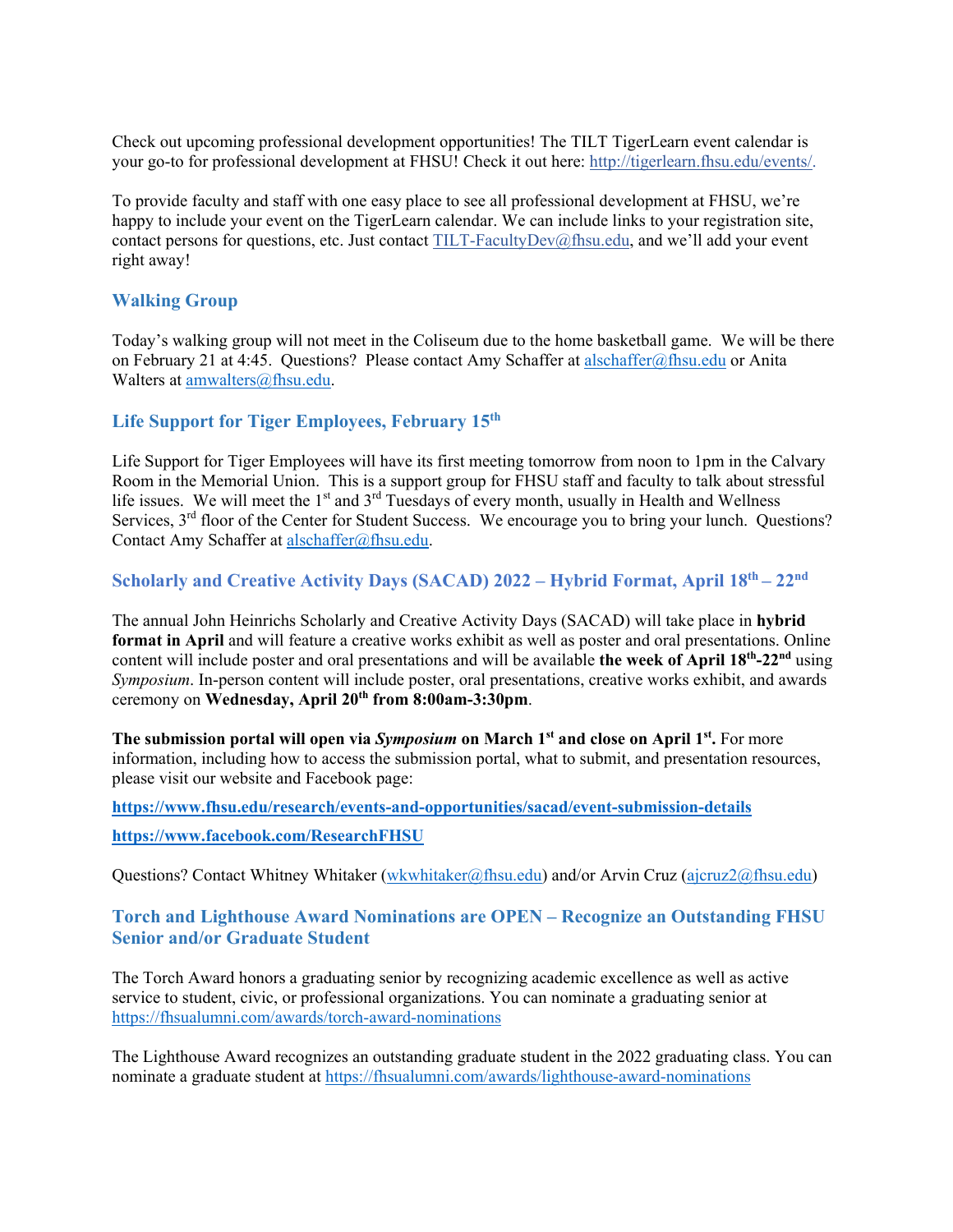# <span id="page-4-0"></span>**My-Go-To**

Each year the Scholarship Environment Committee would like to recognize STAFF and FACULTY who have guided, mentored, supported, and fostered meaningful intellectual growth and leadership for their colleagues and co-workers. This is your chance to recognize the person or persons who have contributed to your success at Fort Hays State University. Please complete the short form below to nominate those that you consider mentors. You may complete the form multiple times. Please complete your nominations by 2/27 at midnight.

<https://forms.gle/jyYdF2TBbwjyWBR29>

### <span id="page-4-1"></span>**Yoga and Mindfulness – New Location!**

**Yoga on the Lawn**, now **Yoga and Mindfulness,** hosted by Health and Wellness Services (formerly the Kelly Center) and the Tiger Fitness Center (formerly the Wellness Center) will now be held indoors.

Please join us for a restorative yoga session **in the Dance Room in Cunningham Hall** each **Thursday** evening from 5:30-6:30pm. You may bring your own yoga mat or we'll have some for you to use. A free FHSU yoga mat or \$5 Starbucks gift card will be available to attendees who complete our survey!

# <span id="page-4-2"></span>**Call For Chapters: Implementing Diversity, Equity, Inclusion, and Belonging in Educational Management Practices**

You are invited to submit a chapter for consideration to the forthcoming publication entitled, Implementing Diversity, Equity, Inclusion, and Belonging in Educational Management Practices, published by IGI Global. Please visit<https://lnkd.in/dpphywTF> for more details regarding the publication. To submit your (7000-10,000 word) chapter here, please visit: [https://lnkd.in/d6T43j-k.](https://lnkd.in/d6T43j-k) You can also find detailed manuscript formatting and submission guidelines at [https://lnkd.in/dAKvbTt3.](https://lnkd.in/dAKvbTt3) Questions can be directed to Dr. Abeni El-Amin, Assistant Professor, Robbins College of Business and Entrepreneurship, Fort Hays State University, [aelamin@fhsu.edu.](mailto:aelamin@fhsu.edu) **The deadline for submission is February 27, 2022**.

# <span id="page-4-3"></span>**Allied Health Department Seeks Obstetrical Models for Student Training from Campus Community and Hays Community**

The Allied Health Ultrasound program is seeking **expecting mothers** from the FHSU faculty, staff, or student population as well as from the community willing to serve as a scan model for training ultrasound students. Each ultrasound scan is supervised by a certified sonographer that works with the students to learn the proper mechanics of ultrasound scanning. Each scan will take about one hour. There is no charge. There is no official report reading from a physician generated. Requirements to volunteer, is that the expecting mother is between 20 and 40 weeks at their scheduled scan time, the mother cannot be considered to be in a high risk pregnancy, and must visit with their physician to ensure they know you are volunteering for this service. Ultrasound appointments will be set up for Tuesday early afternoons or Wednesday mornings. Appointment times will begin at the end of January and run through the end of April. With COVID precautions, patients and their guests will be asked to wear masks as will the students and faculty during the scan.

For those interested or if you know someone who might be interested, please contact Jennifer Wagner at [jrwagner@fhsu.edu](mailto:jrwagner@fhsu.edu) for more information.

### <span id="page-4-4"></span>**Free Dental Clinic – Volunteers Needed!**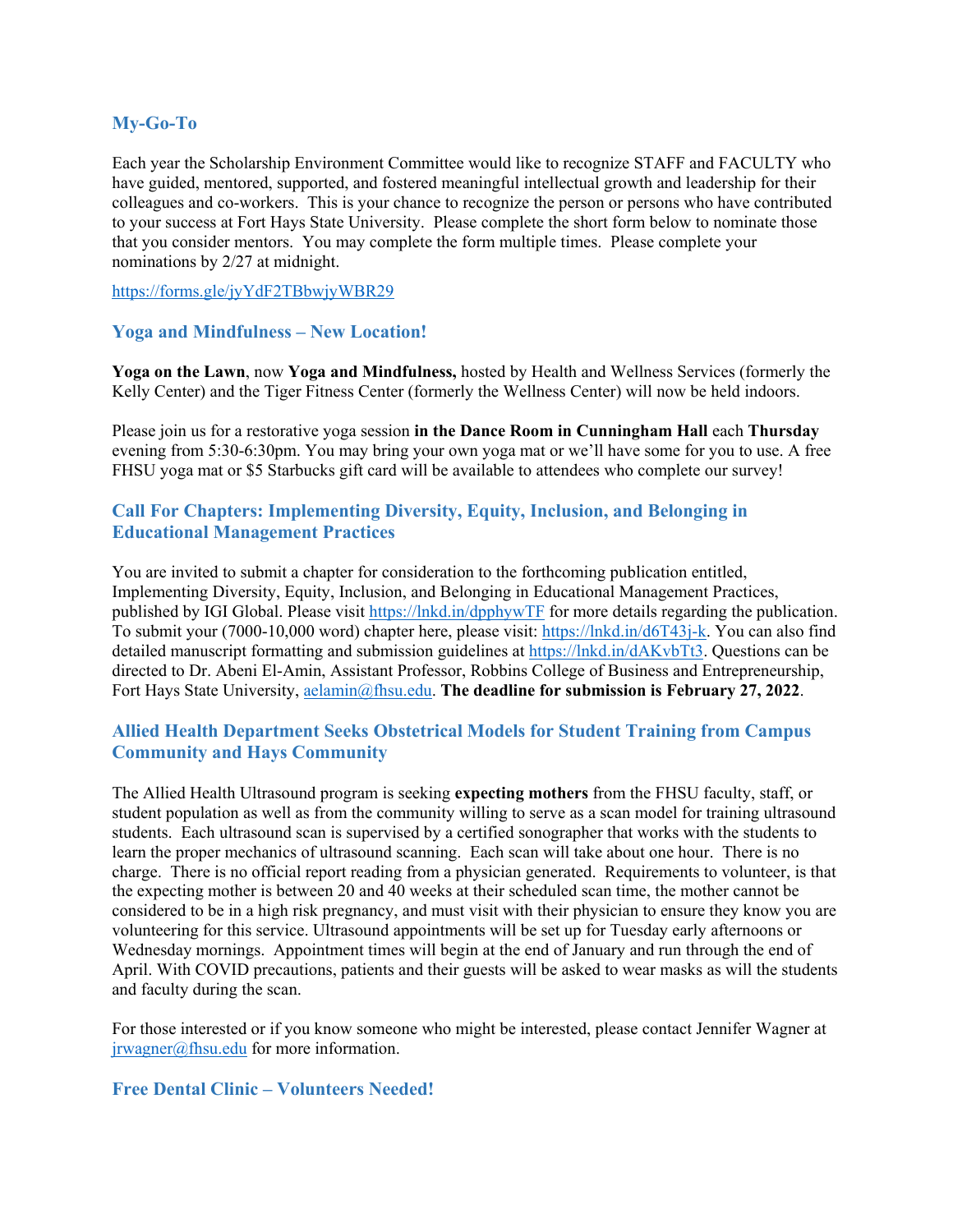The Kansas Dental Charitable Foundation is pleased to announce the Kansas Mission of Mercy (KMOM) **free dental clinic scheduled for March 25-26, 2022 at the Ellis County Fairgrounds** in Hays. Services provided include cleanings, fillings, and extractions. Services are provided on a first come, first served basis and all patients must be able to wait in line - no appointments (exceptions are made for children). The clinic opens at 5:30 AM on both Friday and Saturday.

Please contact Jess Albin at Health and Wellness Services [\(jkalbin@fhsu.edu\)](mailto:jkalbin@fhsu.edu) with any questions and be sure to learn more important information at<http://www.ksdentalfoundation.org/patients/>

### **UPDATE — Volunteers needed!**

The Kansas Mission of Mercy (KMOM) event will be held Friday March 25th - Saturday 26th. It will treat nearly 750 patients ABSOLUTELY FREE in two days at the Ellis County Fairgrounds. They will need about **500 volunteers** throughout the weekend including a set-up crew on Thursday, March 25th and a tear-down group on Saturday 26th.

Volunteers will register online starting December 20, 2021. Each volunteer must sign up separately. They will choose which shifts they would like to work. The doors open at 5:30am each day. There are opportunities to hand out meals for breakfast and lunch to patients, work in the volunteer room to feed those volunteering, registration assistance, translators, just to mention a few.

#### <span id="page-5-0"></span>**University Photo - February Studio Dates**

University Relations and Marketing will be offering open studio times for those faculty, staff, and student employees who have not yet had a university photo taken or need an updated picture. Upcoming dates are February  $21<sup>st</sup>$  &  $22<sup>nd</sup>$ .

Sign up for your photo time through the Google form below:

Where: Hammond Hall 114 When: <https://forms.gle/Nna8mA6fiMWGd2zDA>

Questions? Please email Trever Rohn.

#### <span id="page-5-1"></span>**Hispanic Film Festival Dates Spring 2022**

#### **Hispanic Film Festival 1st Film:**

**WHAT?** *Ocho apellidos vascos (Spanish Affair)*, (2014) Director: Emilio Martínez-Lázaro **WHEN?** Monday February 14, 2022 6:00 PM **WHERE?** Albertson Hall Room 169

The FHSU and Hays Community are invited to view *Ocho apellidos vascos*, directed by Emilio Martínez-Lázaro, at the Department of Modern Languages Annual Hispanic Film Festival on February 14, 2022 at 6:00 PM, in Albertson Hall, room 169.

\*All films are presented as part of the Modern Languages courses 325/326, and will be in Spanish with English subtitles.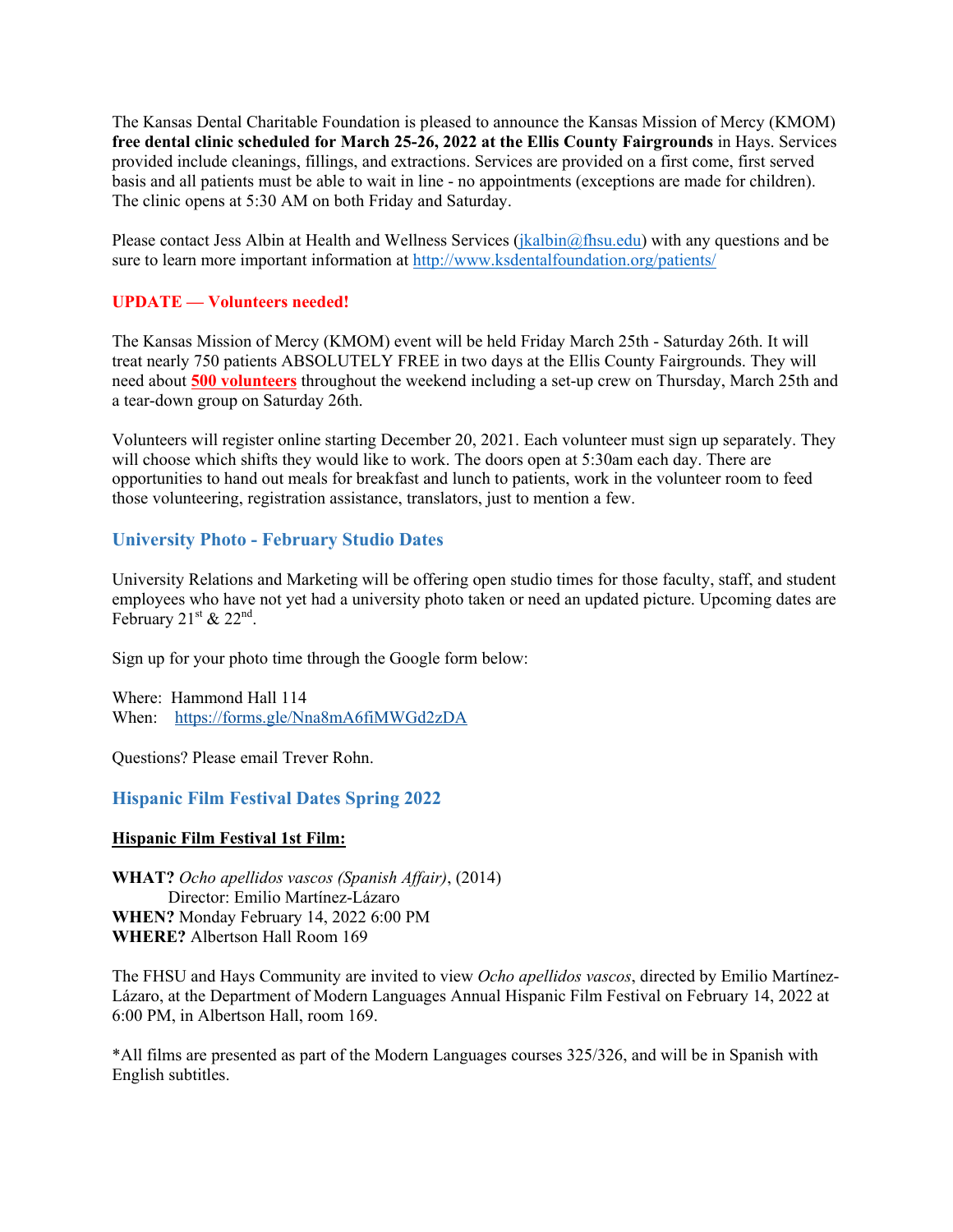Please wear a mask inside AH 169 at all times!

Future Dates: Monday February 28 at 6:00pm in AH 169 Monday March 28 at 6:00pm in AH 169 Monday April 25 at 6:00pm in AH 169

*Sponsored by the Modern Languages Department* 

### <span id="page-6-0"></span>**Hispanic Dance Sessions Spring 2022**

On Wednesday Feb 16, Chita will teach a Salsa Session from 6:30 - 9:00 PM. (Plan to stay for one hour and 25 minutes at least (warm up and cool down sessions). Nicole will also teach a Zambra Session.

Plan to stay for one hour and 25 minutes at least (warm up and cool down sessions). Our dance sessions are practical, hands-on-learning sessions, which teach dancing steps and dance choreographies using original music from the countries we are teaching about. We teach about the culture, context, and the rich diversity each dance and country provide. Through the dances and music, you will immerse yourself in a specific culture and learn about it. All dances we teach are connected somehow to Hispanic culture, and through Hispanic Dance Sessions, we aim to promote Hispanic culture and diversity at FHSU and in Hays, KS. Sessions will be taught live and will also be streamed live on ZOOM to make it accessible and inclusive to friends who cannot make it to the campus sessions. Please wait until we open the Zoom room for you. Be there at 6:30 pm. We start at 6:30 pm promptly, or when CH 122 is free. All sessions are free and open to anybody who would like to learn about these dances.

Please wear a mask inside CH 122 at all times during the dance session!

#### **<https://fhsu.zoom.us/j/97434239882?pwd=NGIwOFdSS0VPS2ZPdm56WUE2Tlc1UT09>**

Spring 2022 Schedule Wed Feb 16 Salsa from 6:30 - 9:00pm (Chita Espino) Wed Feb 23 Traditional Caribbean Dances from 6:30 - 9:00pm (Nichole English) Wed March 2 Lyrical Dance (Body Expression) & Introduction to Jazz from 6:30 - 9:00pm (Sofi, Hannah) Wed March 9 Flamenco & Castañuelas (Castanets) from 6:30 - 9:00pm (Chita Espino) Wed March 16 Spring Break (No dance session) Wed March 23 Caribbean Fusion Dances from 6:30 - 9:00pm (Nichole English) Wed March 30 Lyrical Dance (Body Expression) & Jazz from 6:30 - 9:00pm (Hannah, Sofi) Wed April 6 Zambra Fusion (Spanish & Arabic influences) from 6:30 - 9:00pm (Nichole English) Wed April 13 Salsa & Jota from Aragon (Spain) from 6:30 - 9:00pm (Chita Espino, Nicole English) Wed April 20 Jazz from 6:30 - 9:00pm (Hannah and Sofi) Wed April 27 Polynesian Dances (Traditional Hula) from 6:30 - 9:00pm (Nichole English) Wed May 4 (LAST SESSION) Special collaboration tonight from the Barn Hoppers Club. Learn some cool line dancing steps. Salsa Party from 6:30 - 9:00pm (Chita Espino and Nicole English)

*All Hispanic Dance Sessions are sponsored by the Modern Languages Department, Spanish Club FHSU, and the Collaboration of the Department of Sociology*

### <span id="page-6-1"></span>**Spring 2022 Academic Advising Certificates and Trainings**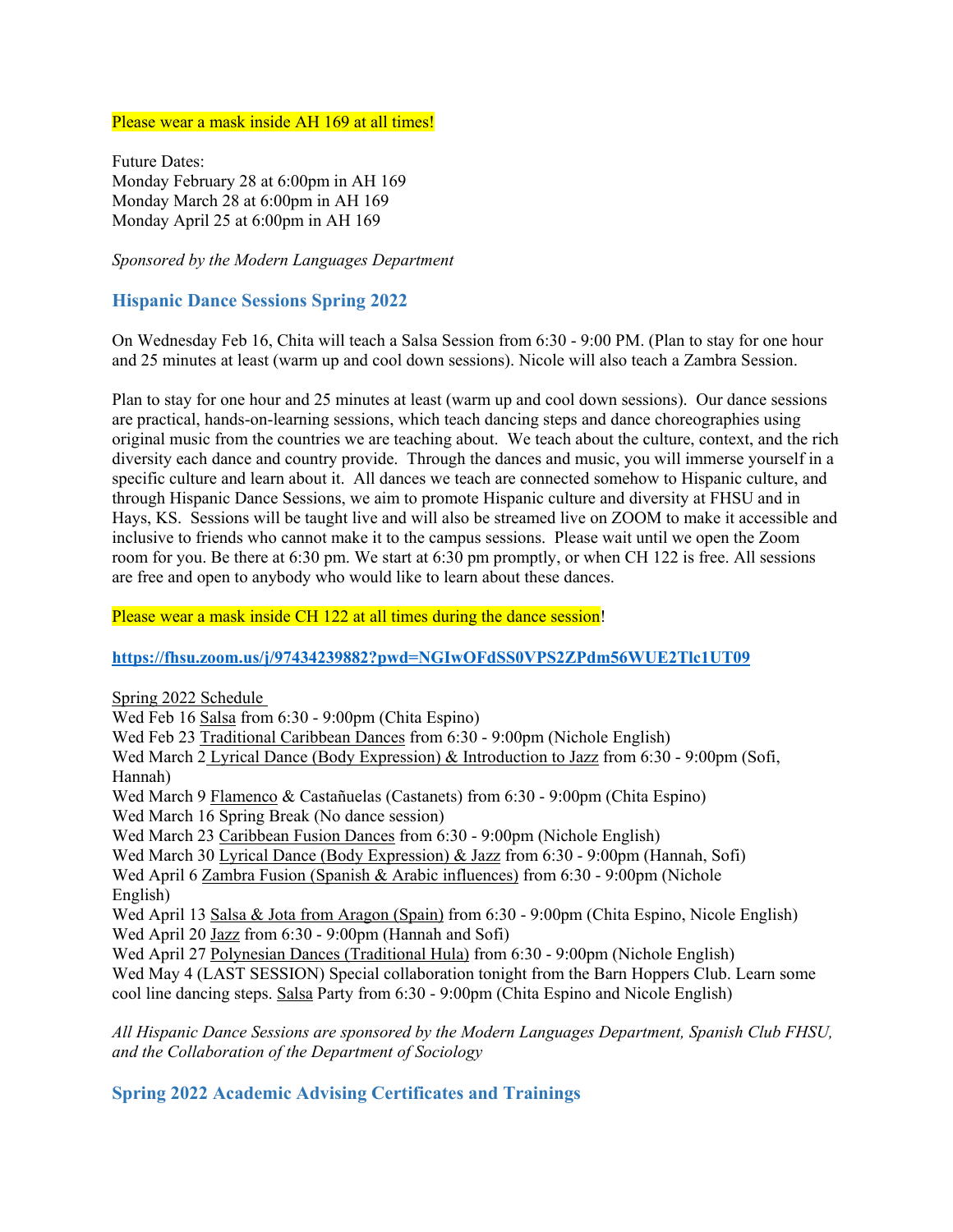The Academic Advising and Career Exploration Center offers certificates for academic advisors each semester. The schedule for this spring is available below. All sessions will be face-to-face.

If you have attended sessions in the past and need to know which sessions you have left to receive your certificate, please email your name and department to **[advising@fhsu.edu](mailto:advising@fhsu.edu)** for assistance.

**RSVP:** RSVPing is required to gain access to training sessions. Let us know if you are planning to attend by replying to **[advising@fhsu.edu](mailto:advising@fhsu.edu)**. We will send you a calendar entry that you will need to "Accept and Send the Response Now". This will allow us to prepare appropriately.

#### **ADVISING TECHNOLOGY CERTIFICATE**

This certificate will provide academic advisors with information related to the primary technology applications utilized to support academic advising at FHSU. Participants must attend each session to receive the certificate. **Participants need to arrive promptly, be on camera for the duration of the training and engage appropriately for each session.** The following are the dates for this certificate.

Thursday, January 27, 2022, 3:30-4:30 PM *Using Technology in Advising: Advising Dashboard and Advising Notes*

Thursday, February 3, 2022, 3:30-4:30 PM *Using Technology in Advising: Transfer Credit* Thursday, February 10, 2022, 3:30-4:30 PM *Using Technology in Advising: Tiger Early Alert* Thursday, February 24, 2022, 3:30-4:30 PM *Using Technology in Advising: Academic History and Academic Plan*

Thursday, March 10, 2022, 3:30-4:30 PM *Using Technology in Advising: Academic Progress*

#### **CAREER ADVISING CERTIFICATE**

This is a great professional development opportunity for those interested in effectively providing career advising to their advisees, gaining an understanding of how the career exploration process works in AACE and the role of the UNIV 100: Major and Career Exploration course. Participants must attend each session to receive the certificate. **Participants need to arrive promptly, be on camera for the duration of the training and engage appropriately for each session.** The following are the dates for this certificate.

Tuesday, February 1, 2022, 12-1 PM *Career Advising: What is Career Advising?* Tuesday, February 8, 2022, 12-1 PM *Career Advising: FHSUMajors.com – More than just an assessment*

Tuesday, February 15, 2021, 12-1 PM *Career Advising: Career Exploration – Finding the right fit* Tuesday, February 22, 2022, 12-1 PM *Career Advising: Career Exploration – Confirming major selection*

### **ADVISING SPECIAL POPULATIONS CERTIFICATE**

This certificate will provide information on working with the diverse needs of our students. Whether you are currently advising students in the population or not, you will gain information that can assist you. Participants must attend each session to receive the certificate. The following are the dates for the spring sessions.

Tuesday, March 1, 2022, 12-1 PM *Advising Special Populations: Transfer Students* Tuesday, March 8, 2022, 12-1 PM *Advising Special Populations: International Students*

### **NACADA Webinars**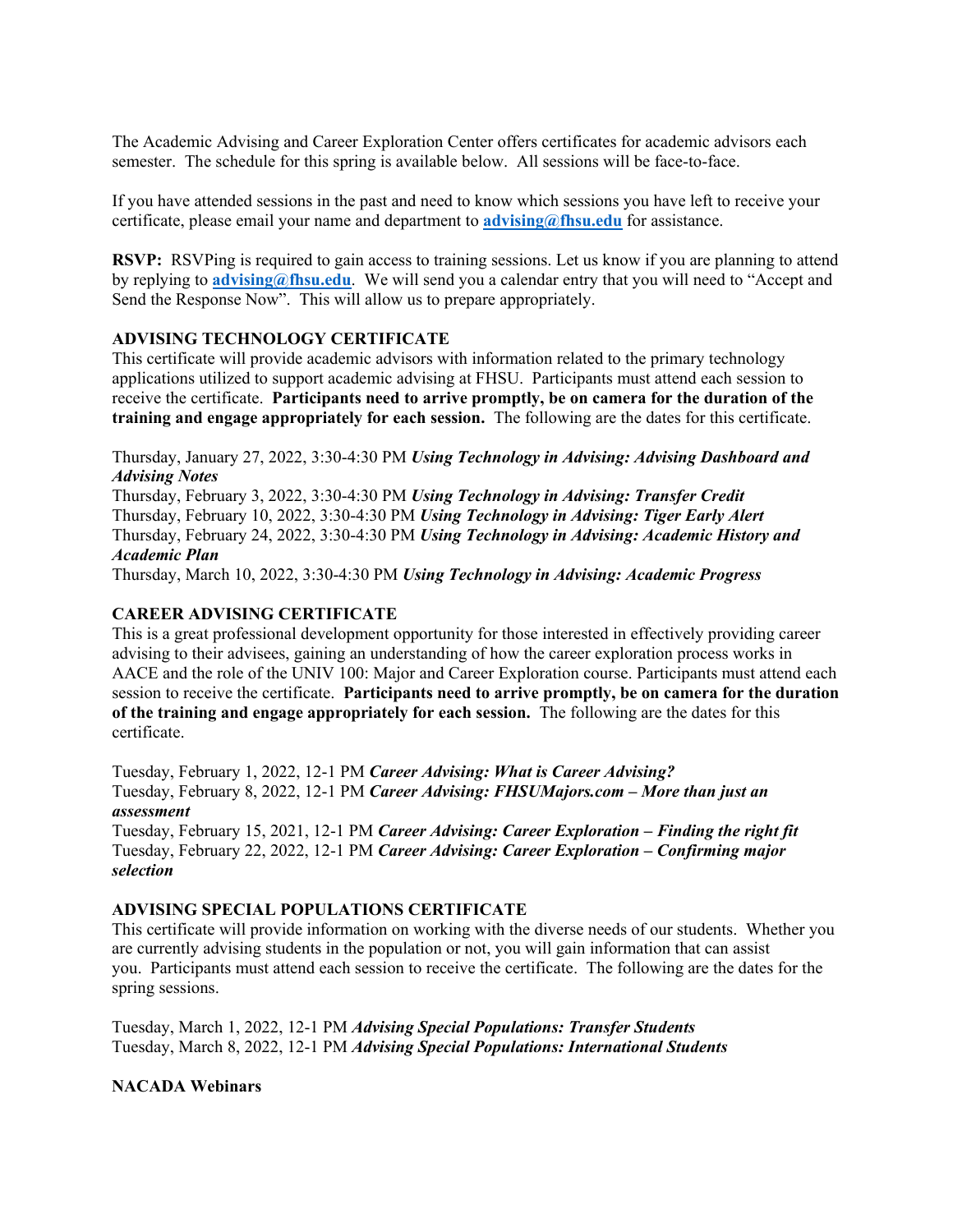The Academic Advising and Career Exploration Center and Office of Student Affairs will be hosting the following webinars from NACADA: The Global Community for Academic Advising.

### Wednesday, February 2, 2022, 1-2 PM - **Bringing Cultural Humility to Academic Advising** Tuesday, March 1, 2022, 1-2 PM - **It Takes a Village: The Role of Academic Advising & Support on HBCU Campuses**

*Questions should be directed to [advising@fhsu.edu](mailto:advising@fhsu.edu).*

#### <span id="page-8-0"></span>**NOTICE: Annual Steam Shut Down May 16th-27th**

**Please mark on your calendar to avoid scheduling events that need steam for hot water and/or cooking these two weeks**

As in the past, "Annual Steam Shut Down Notice" (Two Weeks)

The Energy Division / Power Plant have planned a steam shut down for the two weeks of May 16 thru May 27, 2022.

#### **Steam Shut Down is always the two weeks following Commencement.**

This annual shutdown is needed for multiple repairs in the University's steam and condensate distribution system, and is required for all annual cleaning, inspections and certifications of the Power Plant steam and condensate equipment.

Steam off to campus 8:00 PM Sunday night (5/15/2022) If all goes well: Steam will be back on to campus on or before 5:00 PM Friday May  $27<sup>th</sup>$ .

This is just a steam shutdown, that will affect only heating , domestic hot water and cooling if your building uses steam for that purpose. No other utility will be affected.

Buildings affected by this steam shut down: Akers Albertson Center For Art & Design Cunningham Custer Fischli-Wills Center for Student Success Forsyth Gross Hammond Malloy Martin Allen **McCartney** McMindes Memorial Union Picken Rarick Sheridan Stroup Tomanek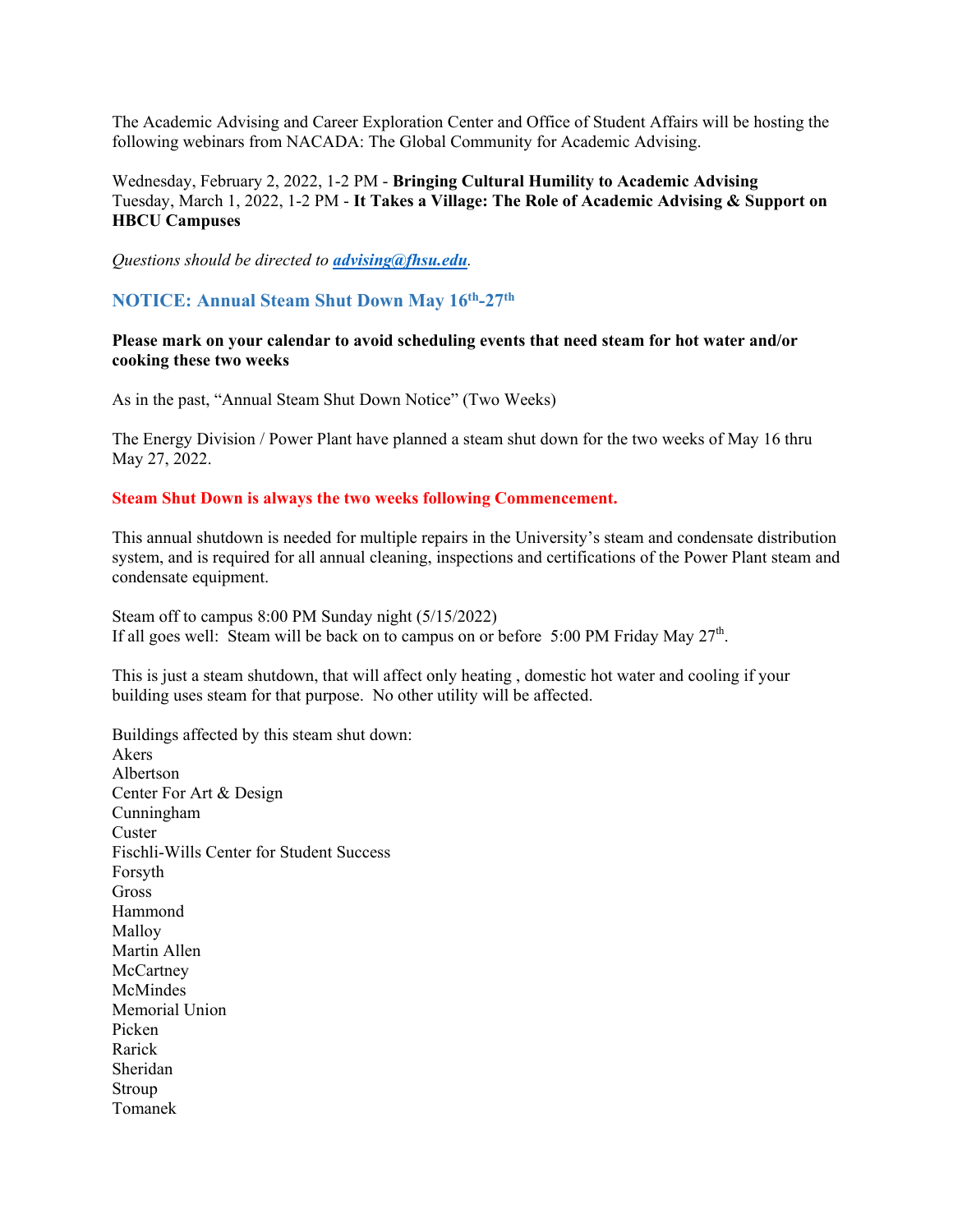*Thank you all for your cooperation.*

# <span id="page-9-0"></span>**FHSU Giving Day – Call for Projects**

Could your organization, department, or team benefit from additional financial support? Your FHSU Foundation is looking for potential projects to highlight throughout the university's  $2<sup>nd</sup>$  annual Giving Day, which will be held on April 21<sup>st</sup>. Ideal projects have goals ranging from \$250 up to \$5,000. Past projects have included student organizations raising funds for an on-campus event to an academic department wanting to start a new scholarship.

Submit your project via this [Google Form](https://docs.google.com/forms/d/e/1FAIpQLSfGGdZN44-oAR4DK91KIVMj0xqlPZb_u2aSW9911W5o8lF0HQ/viewform?usp=sf_link) by the **priority deadline of February 18** for the opportunity to be highlighted in our Giving Day marketing material!

For more information, email Ricardo Zamora, Director of Annual Giving, at  $r_z$  zamora@fhsu.edu

# <span id="page-9-1"></span>**"Human Nature" On Display in Moss-Thorns Gallery of Art**

Please come see the new exhibition "Human Nature" now on display at the Moss-Thorns Gallery of Art & Patricia A. Schmidt Gallery Lobby. This exhibition will run from Janaurry  $24^{\text{th}}$ -February  $23^{\text{rd}}$ , following our regular gallery hours of 9-4pm M-F.

# <span id="page-9-2"></span>**United Airlines Discount for Spring Commencement**

We are pleased to partner with United Airlines for air travel to the FHSU May 2022 Commencement.

- To make flight reservations online please click on discount code ZKUB927626
- MileagePlus members earn Premier Qualifying Dollars and miles for their travel.
- Dates of travel must occur between May 10, 2022, to May 17, 2022, and use the discount code ZKUB.

You may also call United Meeting Reservation Desk at (800) 426 – 1122

o Monday – Friday 7:00 a.m. – 9:00 p.m. Central Time

o Saturday – Sunday 7:00 a.m. –  $5:00$  p.m. Central Time

Booking fees are waived for Meeting reservations. International customers may contact their local United Reservation Desk.

### <span id="page-9-3"></span>**Practice German with the Department of Modern Languages**

**Do you want to practice your German? Join us in Zoom for an informal conversation on the following dates:**

**February 3 and 17 March 3 and 24, April 7 and 28 May 5**

**Time: 4:00 to 5:00 pm**

**Zoom link: [https://fhsu.zoom.us/j/99785712439](https://fhsu.zoom.us/j/99785712439/)**\

**For more information, contact Dr. Giovani Lopez at [g\\_lopezlopez@fhsu.edu](mailto:g_lopezlopez@fhsu.edu)**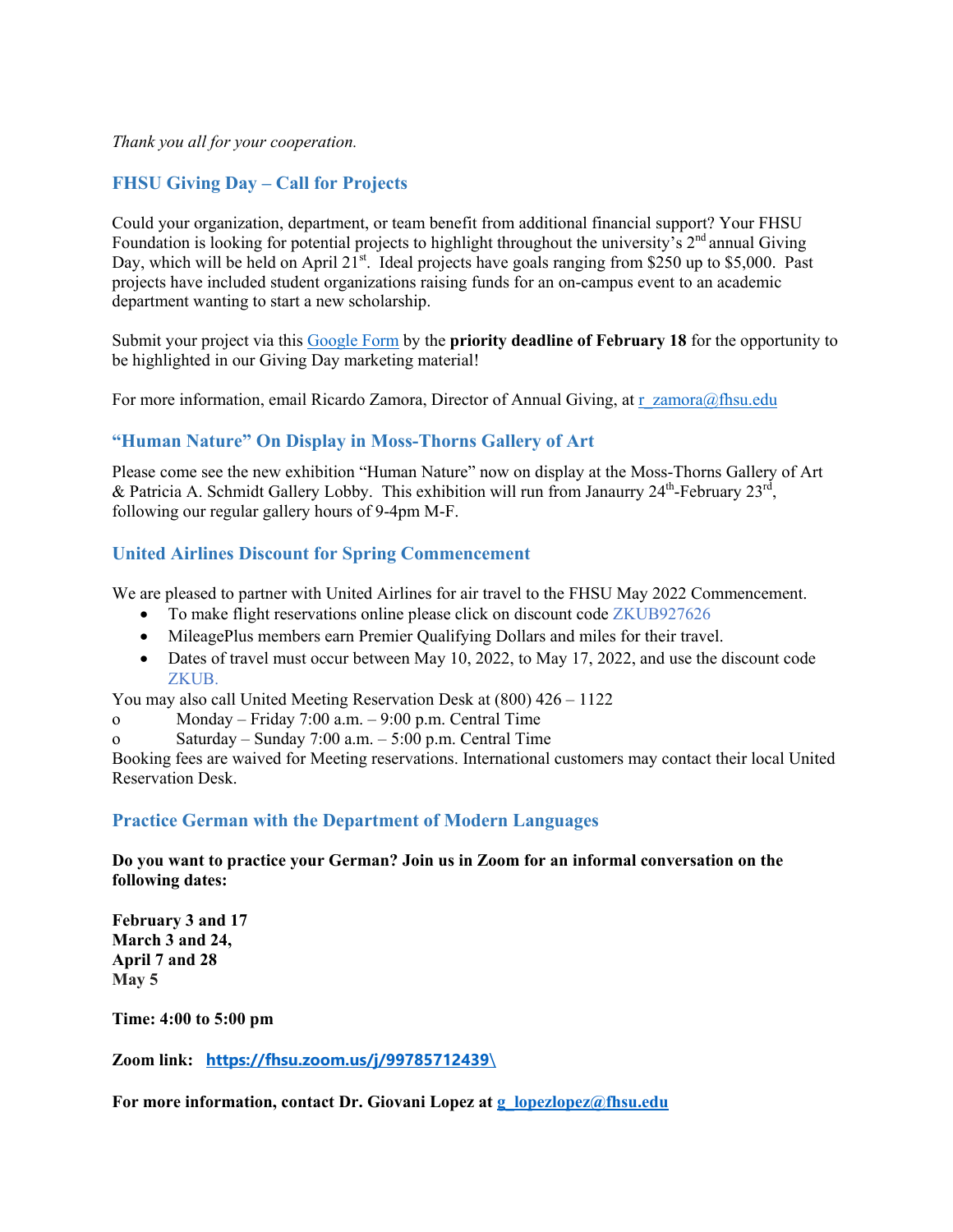### **Department of Modern Languages**

# <span id="page-10-0"></span>**Accepting applications for 2022 Faculty Summer Grants for Research, Creative, or Grants Activity**

**Submission Deadline: Tuesday, March 1st** 

#### **ELIGIBILITY FOR PROPOSAL SUBMISSION**

All current full-time Fort Hays State University faculty and unclassified staff members at levels comparable to academic faculty are eligible to apply. Support is paid to the faculty member in the amount of **60% of 1/9 of their base salary**. Successful applicants who are awarded a Summer 2022 Grant for Research, Creativity, or Grants Activity must have the permission of their Dean if they want to teach a course in Summer 2022. Only complete proposals will be reviewed. Additional information may be attached, but all materials must be submitted by the deadline.

#### **AVAILABLE FUNDING AND DEADLINES**

Please note that awards will be made based upon available funding. Completed applications must be submitted on or before **March 1<sup>st</sup>, 2022** (no later than 4:30 p.m.). Please note that March 1<sup>st</sup> is the official deadline and differs from what has been published in the administrative calendar. If funded, project summary reports are due to the appropriate Dean and the Office of Scholarship and Sponsored Projects no later than **October 1st, 2022**. Failure to do so will impact future eligibility for internal grants.

For more information or to apply go to:<https://fhsu.infoready4.com/#competitionDetail/1862060>

Please contact Whitney Whitaker, Office of Scholarship and Sponsored Projects, with any questions: [wkwhitaker@fhsu.edu.](mailto:mjkoonse@fhsu.edu)

# <span id="page-10-1"></span>**Free Hearing Screenings**

Free hearing screenings will now be offered at the Herndon Clinic, (located in 131 Albertson Hall) to all currently enrolled students, faculty, and staff. These screenings will be provided by supervised speechlanguage pathology graduate students in the Department of Communication Sciences and Disorders. These are screenings only, and do not take the place of a full audiological evaluation.

Please contact the Herndon Clinic at 628-5366 to schedule your screening or for more information.

# <span id="page-10-2"></span>**FHSU 2050: An Invitation to the Future!**

What will higher ed look like in 2050? What challenges and opportunities will the global community be facing in the coming decades? What challenges and opportunities will the service region FHSU serves as a state comprehensive university be facing?

Please join the 2021-22 Tiger Leaders Cohort for spirited roundtable conversations about these issues and more as we look ahead to 2050 and try to imagine what will be! The event will be held in the Black and Gold Ballroom in Memorial Union from 12:30 – 4:30 PM on Wednesday, March 2nd. Refreshments will be provided. Masks are not required but encouraged an effort to keep our campus community safe and healthy.

Schedule: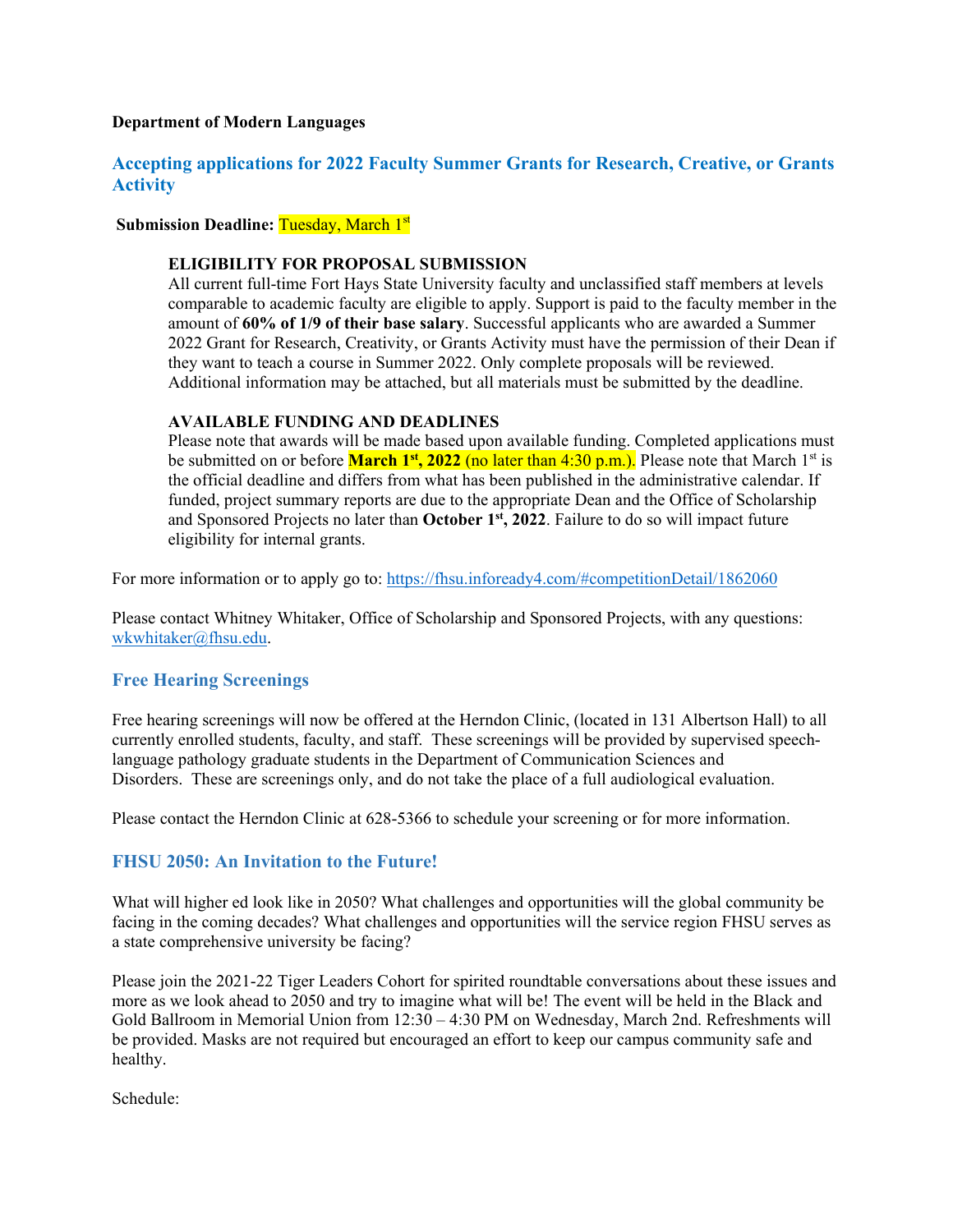| $12:30 - 12:45$ | Welcome                |
|-----------------|------------------------|
| $12:45 - 1:20$  | Session 1              |
| $1:30 - 2:20$   | Session 2              |
| $2:30 - 3:20$   | Session 3              |
| $3:30-4:20$     | Session 4              |
| $4:20 - 4:30$   | <b>Closing Remarks</b> |

Come one, come all to one or more sessions or parts of sessions. We welcome your attendance at your convenience on the March 2<sup>nd</sup>!

For more information, please contact Tiger Leaders Co-facilitators Brent Goertzen [bgoertze@fhsu.edu](mailto:bgoertze@fhsu.edu) or Donnette Noble [djnoble@fhsu.edu](mailto:djnoble@fhsu.edu)

*Tiger Leaders is a professional leadership development program for FHSU faculty and staff that was launched in AY 2012-13. A call for nominations for the 2022-23 cohort will be released August 2022.*

### <span id="page-11-0"></span>**FHSU Academy [AKA Straighterline Partnership] Information Sessions**

Fort Hays State Academy has launched and is now enrolling students! Created through a strategic partnership between FHSU and StraighterLine, the Academy is designed to increase University enrollment by offering more options to student populations who never attended, have left, or are in danger of leaving the University. These awareness trainings provide you an overview of the academy and how it works. Those who attended an awareness training last fall are welcome, but these will be similar.

Everyone is invited to join Bart Herridge, StraighterLine's project director, as he provides an overview of the FHSU Academy for any Faculty and Staff interested in learning more about how the accademy works.

Three Zoom sessions are scheduled for your convenience over the next two weeks. All sessions provide the same content and you need attend only one. We do hope to record one of these sessions. If you are unable to attend and would like to have access or have any questions please email the Credit for Prior Learning Coordinator, Marcus Porter at [maporter3@fhsu.edu.](mailto:maporter3@fhsu.edu)

Tuesday February  $15 - 3:30 - 4:15$  pm Zoom Link:<https://us06web.zoom.us/j/87516570943?pwd=akVGWlp0SFBJUU1mMlRxZFpVdU1kdz09> Meeting ID: 875 1657 0943 Passcode: 172859

### <span id="page-11-1"></span>**Spring Commencement Hotel Discount**

Avid Hotel of Hays is offering spring 2022 FHSU Online graduates and their families a reduced rate of \$85.00 per room per night on Thursday, May 12th and Friday, May 13th, 2022!

Amenities include free internet, free breakfast, a refrigerator in every room, a 24-hour fitness room, and a heated pool available until midnight every night.

Please call 785-625-1101 and mention the discounted rate for FHSU Online students and families. For questions, please ask to speak with Ron.

#### **EVENTS**

<span id="page-11-2"></span>**Hays Symphony Concert: Past Meets Present**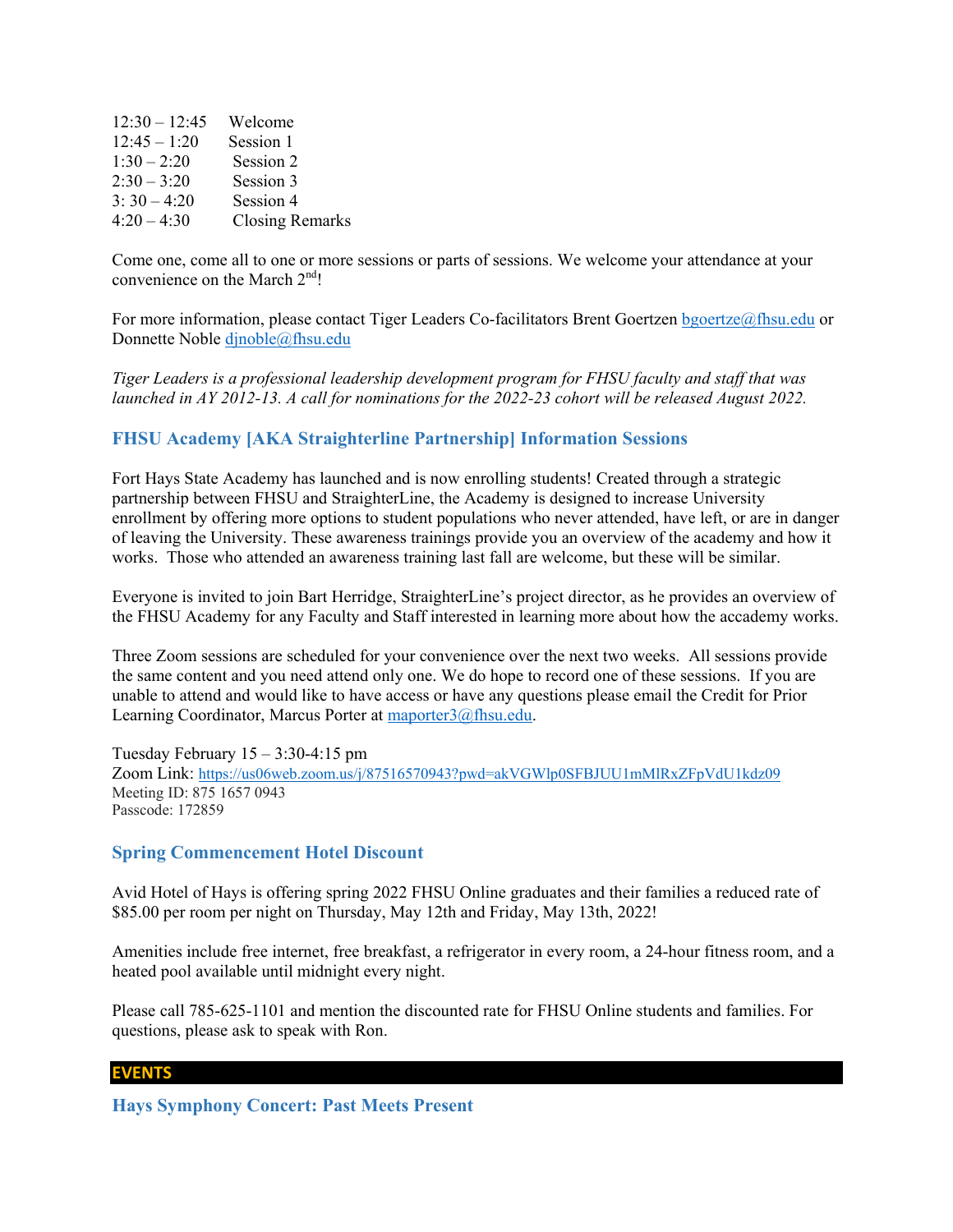# Saturday, February 19<sup>th</sup>; 7:30pm Beach/Schmidt Performing Arts Center

The Hays Symphony will be presenting "Past Meets Present", a free concert on Saturday, February 19 at 7:30 p.m. at Beach/Schmidt Performing Arts Center. Featuring music inspired by the past, the program will include Sergei Prokofiev's *Symphony No. 1 ("Classical")*, Igor Stravinsky's *Pulcinella Suite*, and Max Richter's *The Four Seasons Recomposed,* with conductor Brian Buckstead as violin soloist.

All Hays Symphony concerts are free and open to the public. Tickets can be reserved on the symphony's web site [\(hayssymphony.org\)](https://www.hayssymphony.org/) or picked up in advance at the Hays Convention Visitors Bureau, the Downtown Hays Development Corporation, or at the symphony table in the lobby of Beach/Schmidt Performing Arts Center 30 minutes prior to the performance.

For more information, please visit the Hays Symphony Facebook page at [www.facebook.com/HaysSymphony/](http://www.facebook.com/HaysSymphony/) or [hayssymphony.org.](https://www.hayssymphony.org/)

# <span id="page-12-0"></span>**TILTed Tech/WAC Mini-Conference | Writing & Critical Thinking: An Engaging Approach for Teaching Online** Tuesday, Feb 22nd; 12:00pm - 3:00pm

Virtual (Zoom)

### **→ Register:** <https://bit.ly/TILTedWAC22>

**FREE BOOK** - All registrants will receive a free copy of *Engaging Ideas: The Professor's Guide to Integrating Writing, Critical Thinking, and Active Learning in the Classroom* by John C. Bean and Dan Melzer. Register by 2/14 to receive your copy before the event.

Learn more about using asynchronous virtual tools and evidence-backed methods to improve student writing skills, critical thinking and active learning. How can you apply these engaging ideas to exploratory, low-stakes writing assignments and formal, high-stakes writing assignments? Learn effective ways to give students early (formative) feedback and final (summative) feedback on their writing while managing the "paper load."

Registration is now open! 

This semester, both TILTed Tech Mini-Conferences (a collaboration of Forsyth Library, TILT, and Technology Services) are partnering with the Writing Across the Curriculum Committee (WAC) present professional development about "Writing & Critical Thinking" in online and in-person teaching environments. Both Mini-Conferences are based on the book, *Engaging Ideas: The Professor's Guide to Integrating Writing, Critical Thinking, and Active Learning in the Classroom* by John C. Bean and Dan Melzer. The Feb 22 event will take place on Zoom (with a focus on teaching online). If you don't teach online, save the date for April 5, which will discuss strategies for the physical classroom and feature coauthor Dan Melzer as the keynote presenter.

Questions? Contact Cyndi Landis [cllandis2@fhsu.edu](mailto:cllandis2@fhsu.edu)

<span id="page-12-1"></span>**Science Café presents: "Saving Bees By Killing Them!"** Monday, February  $28<sup>th</sup>$ ;  $7:00<sub>pm</sub>$ 'The Venue' @ Thirsty's, 2704 Vine Street, Hays, KS 67601

The honey bee is a significant agricultural tool that is suffering from many factors that lead to colony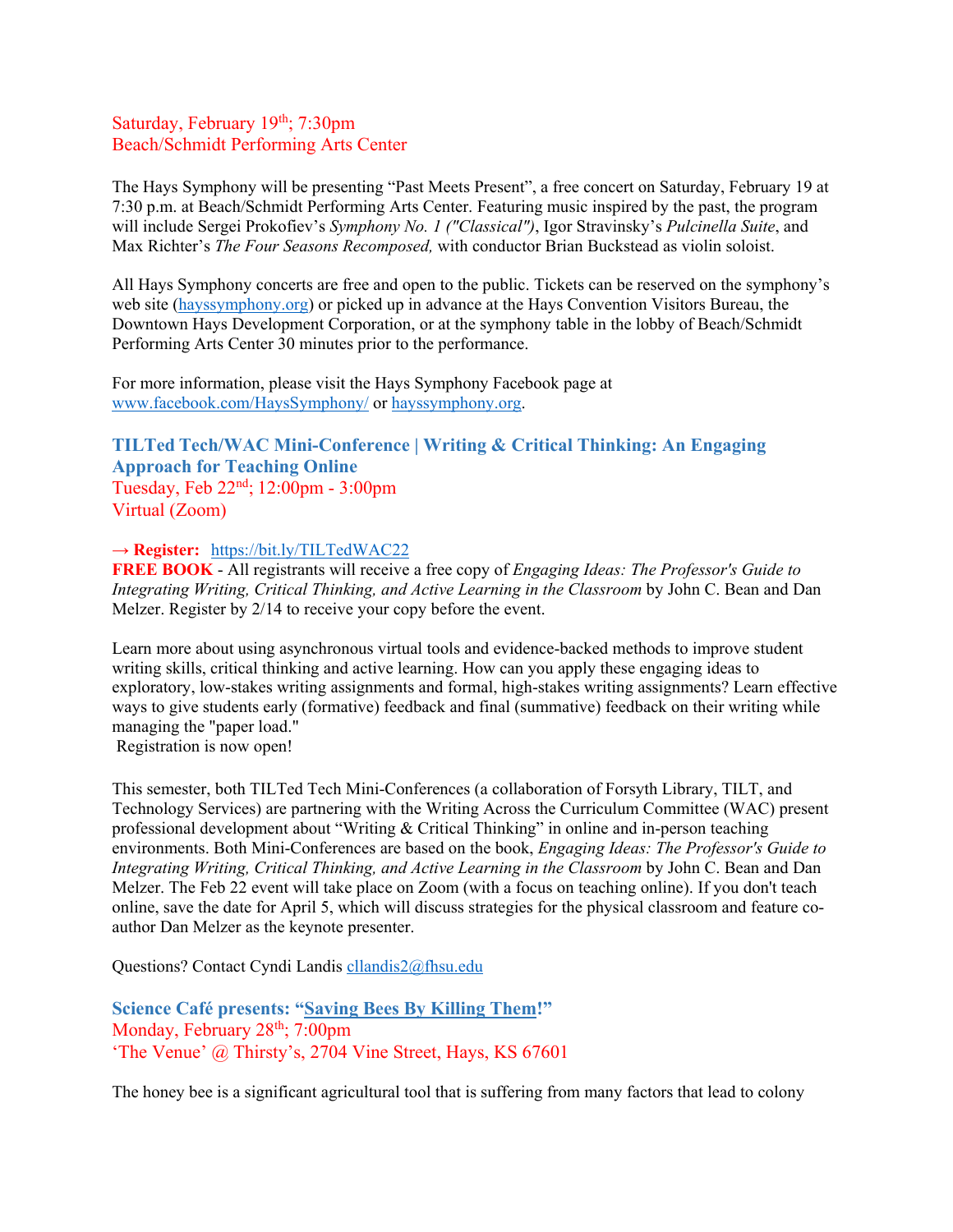collapse, and the overall death of arguably the world's most important pollinator. This science café is outlining parasitisation of the honey bee,

which is just one of the factors that may lead to colony collapse. Here we outline the research being done at FHSU into

the mitigation of parasites, which starts with isolation and production of genetic "poisons."

### Presenter: Mr. James Balthazor PhD, Fort Hays State University, Associate Prof Chemistry, K-INBRE Campus Coordinator

Sponsored by Science and Mathematics Education Institute Free and open to public.

[www.fhsu.edu/smei](http://www.fhsu.edu/smei) [www.twitter.com/FHSUScienceCafe](http://www.twitter.com/FHSUScienceCafe) [www.facebook.com/FHSUScienceCafe](http://www.facebook.com/FHSUScienceCafe)

<span id="page-13-0"></span>**MDC Workshop - The Change Cycle**  Wednesday, March 2nd; 9:00am - 12:00pm FHSU Memorial Union – Stouffer Lounge Price: \$119 (Hays Chamber & FHSU Alumni discount available)

Dealing with organizational change is all about getting through the emotion and commotion with minimal damage to your career, relationships, and confidence. In this training we will explore the six sequential stages of change: loss, doubt, discomfort, discovery, understanding, and integration. Additionally, we will explore examples, tools, and success strategies so you can move resourcefully through each stage.

<span id="page-13-1"></span>**CliftonStrengths Essentials: Level 1**  Wednesday, March 9<sup>th</sup>; 9:00am - 4:00pm FHSU Memorial Union – Pioneer Room Price: \$219 (Hays Chamber & FHSU Alumni discount available)

Is it best to spend time utilizing your strengths or is it more productive to work on your weaknesses? Gallup's Strengths theory claims people should spend the majority of their time doing what they do best; using their already existing natural talents to become more productive and profitable in the workplace and at home. In this workshop, we will explore your natural talents and how to turn those talents into strengths, while also learning how to recognize talents in others and utilize them for the success of the team. This workshop requires some pre-work. This workshop will be held via Zoom video conferencing

<span id="page-13-2"></span>**CliftonStrengths Engaged: Level 2** Wednesday, March 23rd; 9:00am - 4:00pm FHSU Memorial Union – Stouffer Lounge Price: \$259 (Hays Chamber & FHSU Alumni discount available)

Do you want to take your understanding of your unique CliftonStrengths to the next level? CliftonStrengths Engaged takes participants' previous knowledge of their Top 5 to a deeper, more challenging, and more significant place. In this training, participants will gain access to their Full 34 report, which will enable us to continue to hone your Top 5 as well as exploring your Top 10 and working through the 'bottom 5'; the themes that we often misconceive as weaknesses. Armed with the Top 10 themes & awareness of the bottom 5, participants will discover how each person's unique strengths can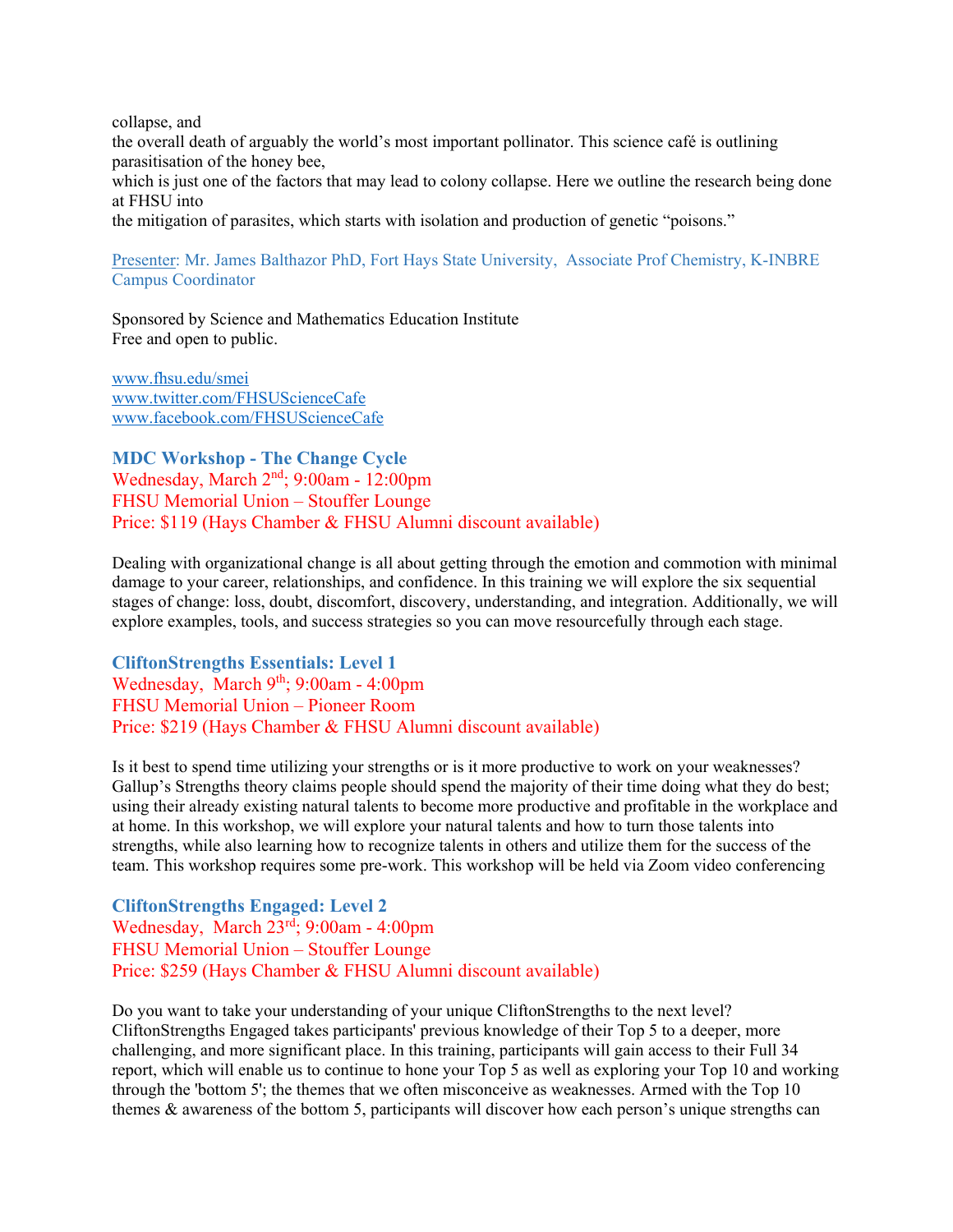be used to find partnerships that could benefit them at work and view co-workers in new and different ways through engaging team activities.

# <span id="page-14-0"></span>**FHSU Holocaust Remembrance Committee's Virtual Book Club** Thursday, April  $14<sup>th</sup>$ ; 6:00pm Virtual (Zoom)

The FHSU Holocaust Remembrance Committee will be hosting a virtual book club discussion on April 14th at 6p (central) via zoom. We will be discussing The Dressmakers of Auschwitz by Lucy Adlington. Please register to receive zoom link: <https://forms.gle/XxGifVxvZw3sLcUu5>

### **EMPLOYMENT OPPORTUNITIES**

<span id="page-14-1"></span>**Enrollment Management Assistant – Registrar's Office**

**Position Description**: Responsible for creating a warm, helpful atmosphere in greeting and directing students and the public. This position requires an individual who can coordinate the delivery of Registrar's Office student services within the broad context of the entire university community.

**Minimum Qualifications**: This position requires a High School Diploma or equivalent, with one year of experience in office, administrative, or academic/student support services. Appropriate college coursework training may substitute at an equivalent rate for the required experience.

### **Preferred Qualifications**:

- Bachelor's degree
- Highly proficient with Microsoft Office Suite
- Outstanding written and verbal communication skills
- Experience working in a university setting
- Experience in evaluating high school transcripts for coursework and grade point average

**Appointment Date:** The start date will be determined after acceptance of an offer and successful completion of a background check.

**Application Deadline**: Review of applications will begin immediately and continue until the position is filled.

**Salary**: \$13.09

For a full description and to apply, please visit<https://fhsu.wd1.myworkdayjobs.com/CAREERS>

### <span id="page-14-2"></span>**Systems Administrator – Technology Services**

#### **Position Description:**

The Systems Administrator position is a full time, 12-month, permanent staff position in the Department of Technology Services at Fort Hays State University. The position reports to the Manager of Server Operations in the Department of Technology Services. Normal work hours are from 8:00 AM to 4:30 PM Monday – Friday, and Summer hours are from 7:30 AM to 5:00PM Monday – Thursday, and 7:30AM to 11:30AM on Friday. Occasionally, the job duties will require work to be outside of those normal hours. **Working remotely is a possibility for the right candidate.**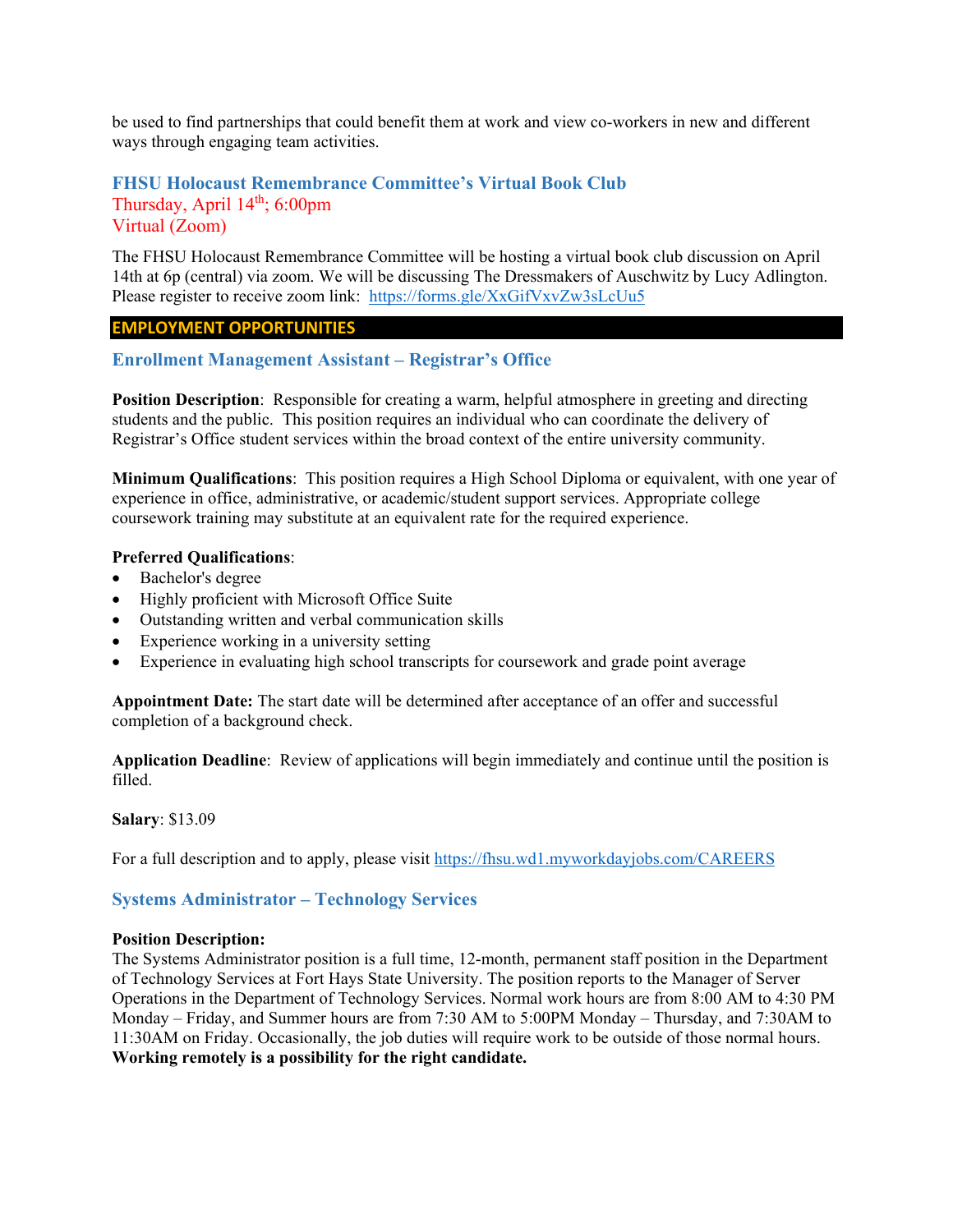Successful applicant will work well independently or within a team setting and own the projects being assigned, while demonstrating strong skills in problem solving, resourcefulness, and risk assessment. The applicant will need to be able to communicate clearly, concisely, and accurately to FHSU faculty, staff, and students.

### **Duties and Responsibilities:**

Some of the primary duties and responsibilities of this role include but are not limited to:

- Manage and maintain FHSU's physical and virtual server infrastructure, primarily focusing on Windows Server. This includes installation, management, documentation, preventative maintenance, troubleshooting, system and security updates, etc.
- Administer our on-premise Microsoft infrastructure products (AD DS, AD FS, DNS, Group Policy, etc.)
- Administer our M365 tenant, particularly focusing on Exchange Online administration, user management, and licensing
- Monitor, maintain, and regularly test backups including system, file, and database backups

For a full description and to apply, please visit<https://fhsu.wd1.myworkdayjobs.com/CAREERS>

# <span id="page-15-0"></span>**Instructor of Psychology Position - Department of Psychology**

#### **Position Description:**

Fort Hays State University's Department of Psychology invites applications for full-time Instructor of Psychology (non-tenure track). The teaching responsibilities are 12-15 per credit hours semester, including on-campus and online courses.

The department offers undergraduate and graduate programs in psychology (i.e., clinical, school, and experimental). The successful candidate should be prepared to teach a variety of undergraduate and graduate courses, including general psychology, abnormal psychology, research methods, counseling methods, assessment, and courses that complement the candidate's areas of clinical expertise. Candidates should indicate their area of expertise.

Preference will be given to candidates who can relocate to Hays, KS. Remote or hybrid candidates will be considered.

Although the position will not require an active research agenda, the Department has a history of promoting high quality undergraduate and graduate research, so the ideal candidate would demonstrate an appreciation of scholarship reflected in their interactions with our graduate and undergraduate students. Service to the department, university, local community, and discipline at large also will be expected.

FHSU and the Department of Psychology is committed to building an environment that is inclusive and representative of our students and state, so we encourage people from underrepresented groups to apply.

### **Qualifications:**

Minimum Qualifications

• A Master's degree in Psychology

<span id="page-15-1"></span>For a full description and to apply, please visit<https://fhsu.wd1.myworkdayjobs.com/CAREERS>

# **Accounting Specialist—Student Fiscal Services**

### **Job Description**: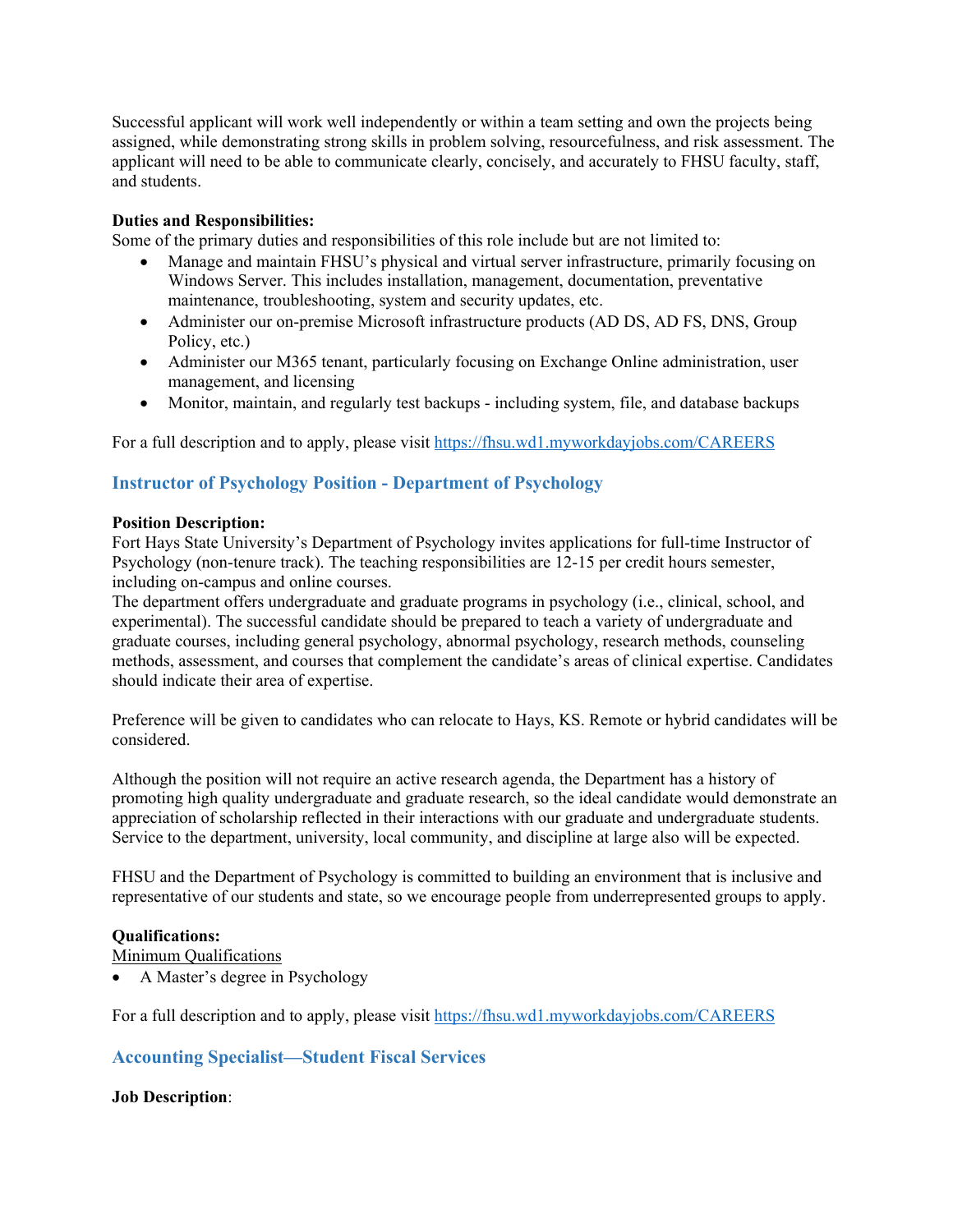Fort Hays State University (FHSU) Student Fiscal Services seeks an Accounting Specialist who will process third-party invoices and payments; assist Special Program Managers with collection of third-party invoices and working with students concerning their third-party awards; administer Perkins Loan consolidations; process Kansas Setoff payments and communicate with Kansas Setoff for reporting; process Drury Loan and other institutional loan programs; monitor and process transactions for university bank accounts; process international payments; process Student Activity credit cards; and provide customer service to students as it relates to third-party payments.

This position is an integral member of the Student Fiscal Services team. Student Fiscal Services uses a team approach to meet deadlines and to provide optimum customer service during season peak periods. Cooperation, flexibility and adaptability are the expectations of all Student Fiscal Services employees. A successful candidate will possess the knowledge of accounting principles and practices and have the ability to communicate professionally with students, parents and campus offices. Must have excellent problem-solving skills, be able to work independently, be well-organized, and detailed orientated.

For a full description and to apply, please visit<https://fhsu.wd1.myworkdayjobs.com/CAREERS>

# <span id="page-16-0"></span>**Marketing Content Strategist**

#### **Position Description**:

This position is responsible for managing the content strategy for the Fort Hays State University Alumni Association. This strategy includes initiating, developing, and editing relevant content that informs, entertains, inspires, and engages Fort Hays State University (FHSU) alumni, donors, community members, faculty, staff, and students. This position serves as a storyteller – identifying, creating, and distributing compelling stories that advance the missions, goals, and objectives of FHSU, the Foundation and Alumni Association. Must be skilled in creating content for a variety of audiences and platforms including print, online, and digital. This includes news writing and feature writing, as well as content development for ads, marketing materials, emails, campaigns, web, and social media. Collaborates with FHSU Foundation and Alumni Association communications and marketing team to develop content strategies and materials that inspire engagement and philanthropic support of FHSU. The candidate must possess strong verbal and written communication skills along with strong listening and interviewing skills. This position requires good judgment, initiative, and resourcefulness with a high level of professional, service-oriented interaction. The candidate must be effective when working independently and with a team. This position is an on-campus position located in the Robbins Center on the campus of Fort Hays State University in Hays, Kansas.

For a full description and to apply, please visit<https://fhsu.wd1.myworkdayjobs.com/CAREERS>

# <span id="page-16-1"></span>**Community Director, Residential Life**

### **Position Description**:

The Community Director oversees daily operations related to residence life, staff, and student housing. Selects, trains, supervises, and evaluates residential life student staff. Provides personal, academic, educational, disciplinary, crisis management, and counseling services to students through various programs and projects. Coordinates with administrative staff to maintain facilities and operations. Maintains positive working relationships with other student affairs and campus life offices in order to facilitate programming and improve services. Assists with the general administration of residence hall student housing. Works under supervision of the Assistant Director of Residential Life to administer programs, supervise undergraduate and graduate staff, and interact positively with students. This is an oncampus position located on the campus of Fort Hays State University in Hays, Kansas.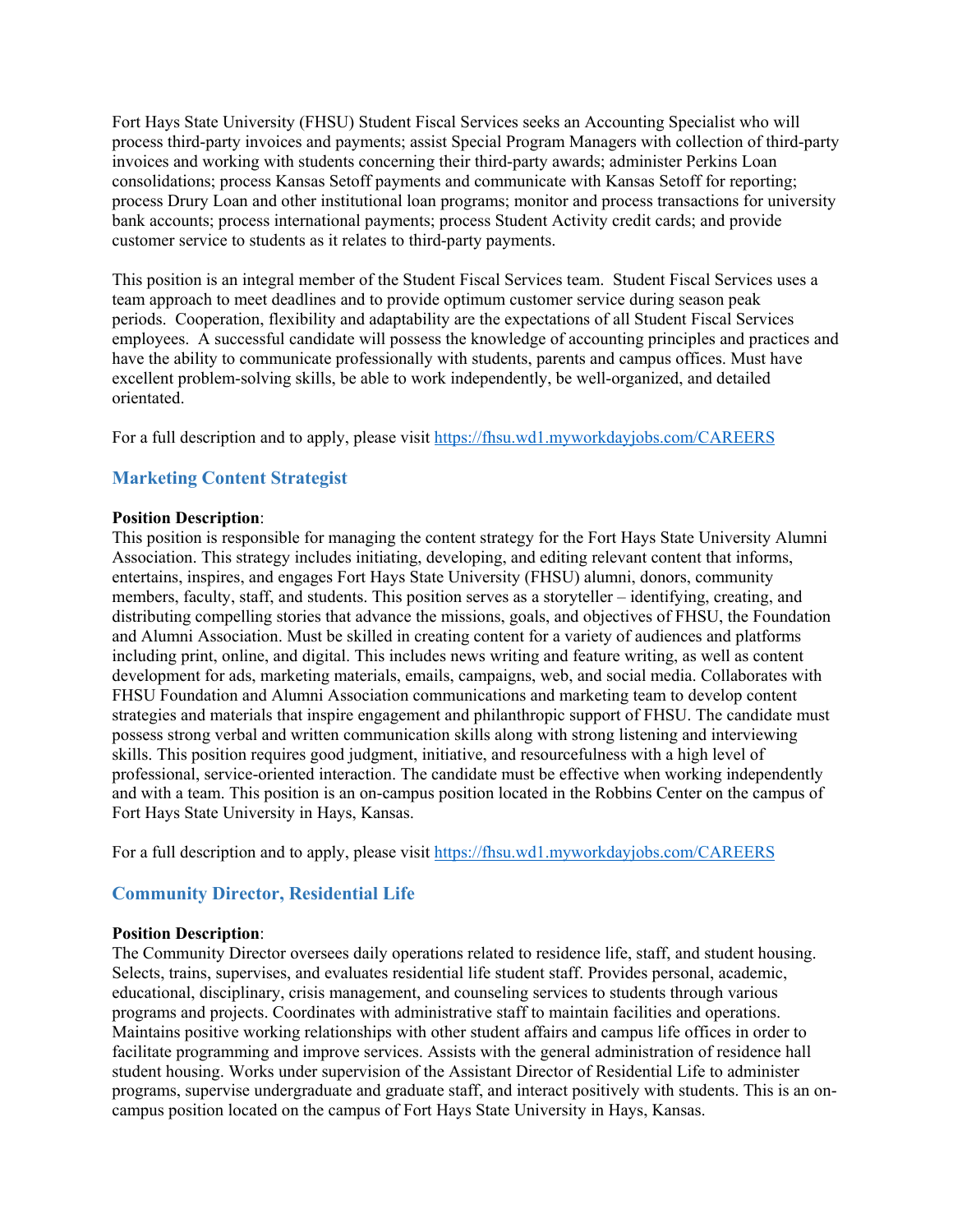### **Minimum Qualifications**:

Qualified candidates should have a Bachelor's degree with one year of related work experience in a residential life or campus housing environment, and one-year supervision experience.

For a full description and to apply, please visit<https://fhsu.wd1.myworkdayjobs.com/CAREERS>

# <span id="page-17-0"></span>**Classroom to Classroom Grant Project Coordinator**

#### **Position Description:**

This is a temporary, grant-funded position that is subject to grant renewal with the Kansas Board of Regents. This position primarily oversees the Classroom to Classroom project and provides academic advising and mentoring in the Department of Teacher Education. The successful applicant will collaborate with department faculty and staff to promote the TE Department and support students in the Classroom to Classroom program. The successful applicant will have strong interpersonal skills and possess a desire to help students achieve personal and professional goals related to their academic plan. A strong work ethic, customer service skills, professionalism and collegiality are essential. Position can be located remotely in the Dodge City or Great Bend area.

For a full description and to apply, please visit<https://fhsu.wd1.myworkdayjobs.com/CAREERS>

# <span id="page-17-1"></span>**Cooperative Education Program Coordinator, Offices of Field Experiences and Licensure**

#### **Position Description**:

The Cooperative Education Program Coordinator in the Office of Field Experiences and Licensure, is a full-time, 12-month position reporting to the Director of Field Experiences. The Office of Field Experiences and Licensure handles thousands of records and the successful candidate will have an acute awareness of confidentiality, timelines, and follow-through as placements are confirmed and supported throughout the semester. Strong customer service, communication, computer skills, and organizational skills are essential.

The Coordinator organizes the placement for and tracking of College of Education candidates as they progress through their professional training and degree programs. Responsibilities include data entry and communication with candidates, faculty, staff, school district personnel, and supervisors for student field experience placements in Kansas, the nation, and international locations.

### *All interested applicants are encouraged to apply and training is available for this position.*

**Minimum Qualifications**: Bachelor's Degree

### **Preferred Qualifications**:

P-12 Classroom or school district experience

For a full description and to apply, please visit<https://fhsu.wd1.myworkdayjobs.com/CAREERS>

### <span id="page-17-2"></span>**Information Security Officer – Technology Services**

#### **Position Description**:

The Information Security Officer position is a full time, 12-month permanent staff position location in the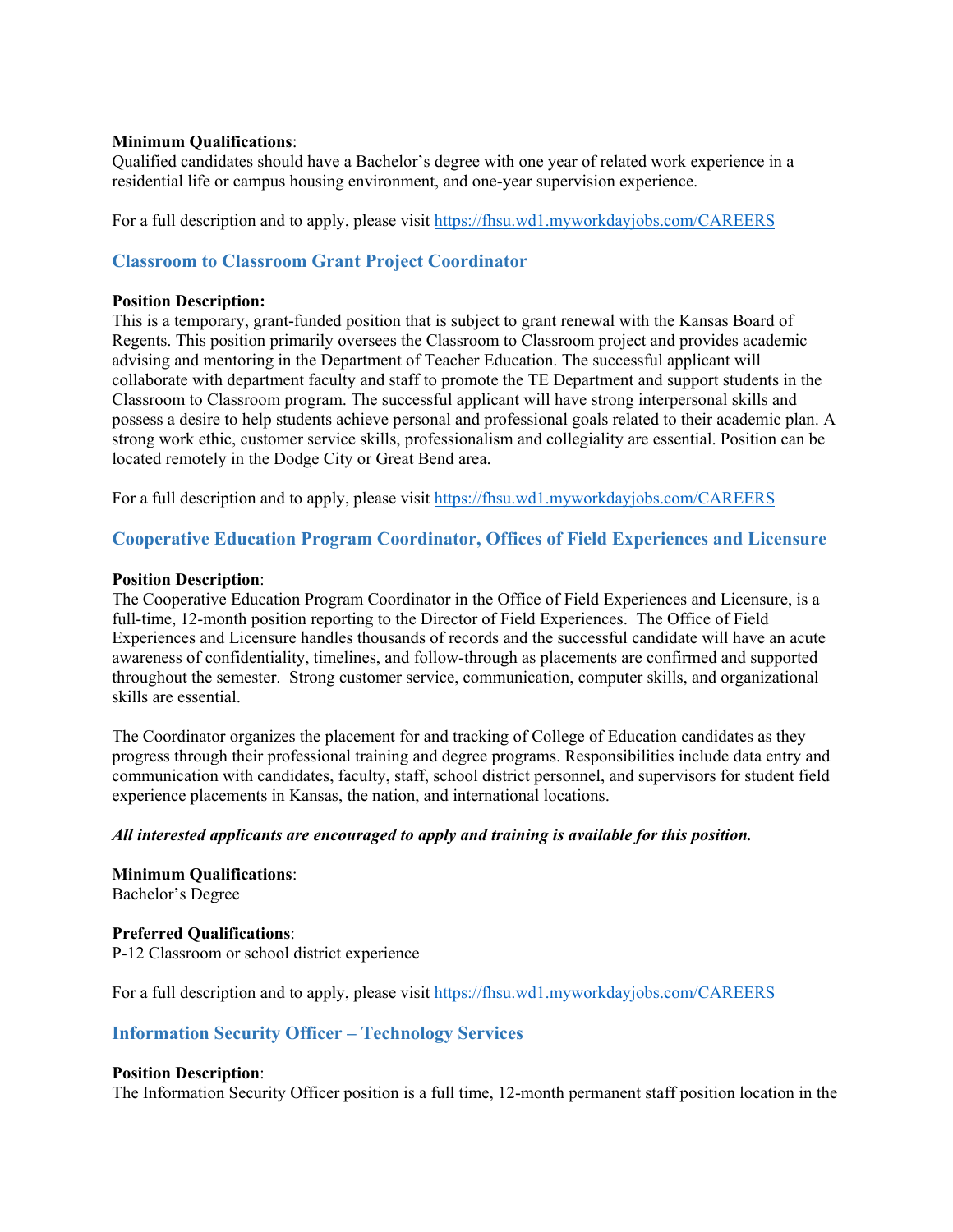Department of Technology Services at Fort Hays State University. This is an on-campus position, reporting to the Assistant Vice President for Technology Services and Chief Information Officer. Normal work hours are from 8:00 AM to 4:30 PM Monday – Friday. Occasionally, the job duties of this position will require work to be done outside of these normal hours. Successful applicant will work well independently or within a team setting and own the projects being assigned, while demonstrating strong skills in problem solving, resourcefulness, and risk assessment. The applicant will need to be able to communicate clearly, concisely, and accurately to FHSU faculty, staff, and students.

For a full description and to apply, please visit<https://fhsu.wd1.myworkdayjobs.com/CAREERS>

### **SHARE WITH STUDENTS**

# <span id="page-18-0"></span>**Student Employment Opportunities – Docking Institute of Public Affairs**

### **Student Telephone Surveyor – Non-WS**

Student Telephone Surveyors will conduct telephone surveys at the Docking Institute's Center for Survey Research on behalf of various government and nonprofit agencies. Training is provided, and **students set their own schedules** a week in advance depending upon their expected availability. The pay is \$10 per hour (after an initial training/trial period at \$8.25 an hour).

We are looking for individuals who can:

- Successfully implement interviewing techniques
- Demonstrate reading comprehension and clear articulation of interview questions
- Work  $6 20$  hours per week
- Demonstrate basic computer skills
- Demonstrate good written communication skills
- Follow instructions
- Show good judgment
- Exhibit a pleasant, professional manner

Interested students should apply through Workday.

### **Student Research Assistant – Non-WS**

Provide research assistance on various projects contracted through the Docking Institute of Public Affairs. Must be willing to assist staff members on non-research projects and perform administrative duties. Must be willing to perform a variety of tasks.

### Essential **skills** and **qualities**:

- Basic computer and keyboarding experience
- Willing to learn Microsoft Suite
- Multi-tasking and prioritization
- Has high level of attention to detail and accuracy

Social science or political science majors may find this position relevant to their field of study, but all majors are welcome to apply. Hours are flexible but must be dependable. Work up to 20 hours per week at \$8.25 an hour.

Interested students should apply through Workday.

# <span id="page-18-1"></span>**FHSU Scholarship Application Deadline – February 15th**

Apply NOW for the 2022-2023 FHSU scholarships at [https://fhsu.academicworks.com/users/sign\\_in](https://fhsu.academicworks.com/users/sign_in)

**Final Deadline**: February 15, 2022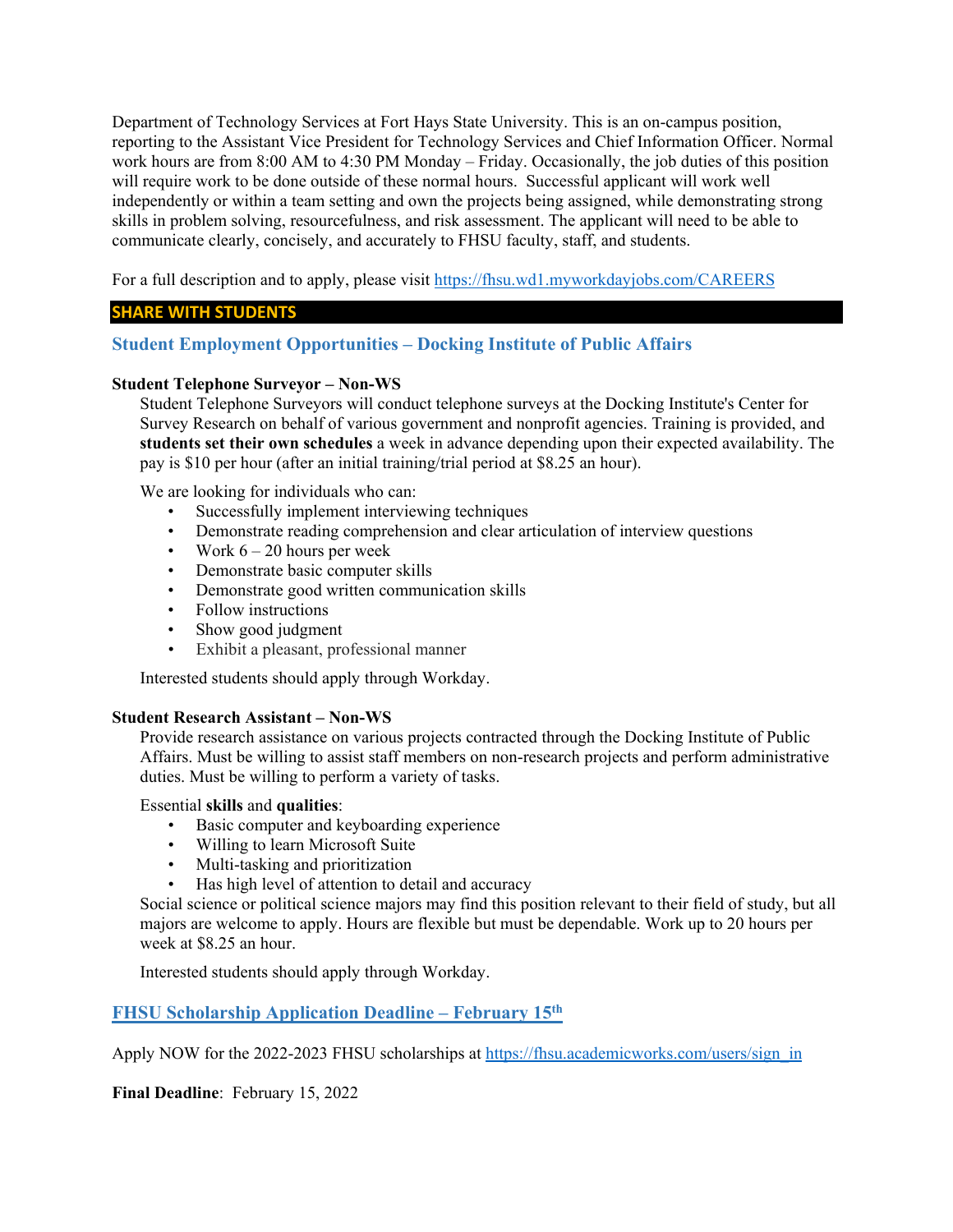If you haven't already submitted your 2022-2023 FHSU Scholarship Application, submit it NOW to meet the February 15<sup>th</sup> final deadline! The online scholarship application will automatically match and recommend scholarships for which you are eligible, as well as allow you to search for and select scholarships for which you wish to apply.

Additional scholarship opportunities will be posted throughout the scholarship application cycle (September 15, 2021 - February 15, 2022). Be sure to log back into your scholarship account periodically to view additional opportunities that may be available.

You may view the FHSU scholarship opportunities before applying at [https://fhsu.academicworks.com/.](https://fhsu.academicworks.com/)

# <span id="page-19-0"></span>**Award for Outstanding Undergraduate Scholars (Deadline, April 8th)**

The Undergraduate Research Experience (URE) Steering Committee is seeking nominations from faculty and staff for the annual **FHSU Award for Outstanding Undergraduate Scholars.** This prestigious award is offered to recognize undergraduate students who exemplify scholarly activity. The committee will provide **five** awards, one for an outstanding undergraduate student from **each college**. Nomination letters can come from FHSU faculty or staff and should be submitted using the link below **by 5:00pm CST on April 8th, 2022**.

Winners will receive a medal and monetary award of \$100.00. Winners also will be recognized through a reception ceremony the week of May 2<sup>nd</sup> hosted at President Mason's residence.

For more information, and to submit a nomination, please go to: <https://fhsu.infoready4.com/#competitionDetail/1863493>

Questions? Please contact [URE@fhsu.edu](mailto:URE@fhsu.edu)

# **Join us for Kansas Undergraduate Research Days (March 1st - 3rd)**

Dear faculty, staff, and students! You are invited to the annual **Kansas Undergraduate Research Days scheduled for March**  $1^{st} - 3^{rd}$ **, 2022.** The event will be virtual this year and can be accessed here starting March 1st: **<https://symposium.foragerone.com/kansas-undergraduate-research-days>**

This event features approximately 40 different projects and is an opportunity for state legislators and other guests visiting the website to see first-hand the quality of research in which Kansas undergraduates from ESU, FHSU, KSU, KU, KUMC, PSU, Washburn, and WSU are engaged. The Kansas Undergraduate Research Days event website features posters and accompanying student videos describing the research projects. Visitors will be able to comment and post questions for the student presenters on **March 1st, 2nd, & 3rd.**

The annual event is intended to raise awareness of research being conducted by undergraduate students and to highlight the transformational educational opportunities available to students at each KBOR university. These experiences enrich student education, enhance preparation for future careers, and illustrate how higher education strengthens the Kansas economy and workforce.

We hope that you will stop by the virtual site, take a look, and leave comments for our undergraduate researchers. Thank you! Questions about this event? Contac[t URE@fhsu.edu](mailto:URE@fhsu.edu)

<span id="page-19-1"></span>**VIP Ambassador Program Seeking Candidates for 2022-23**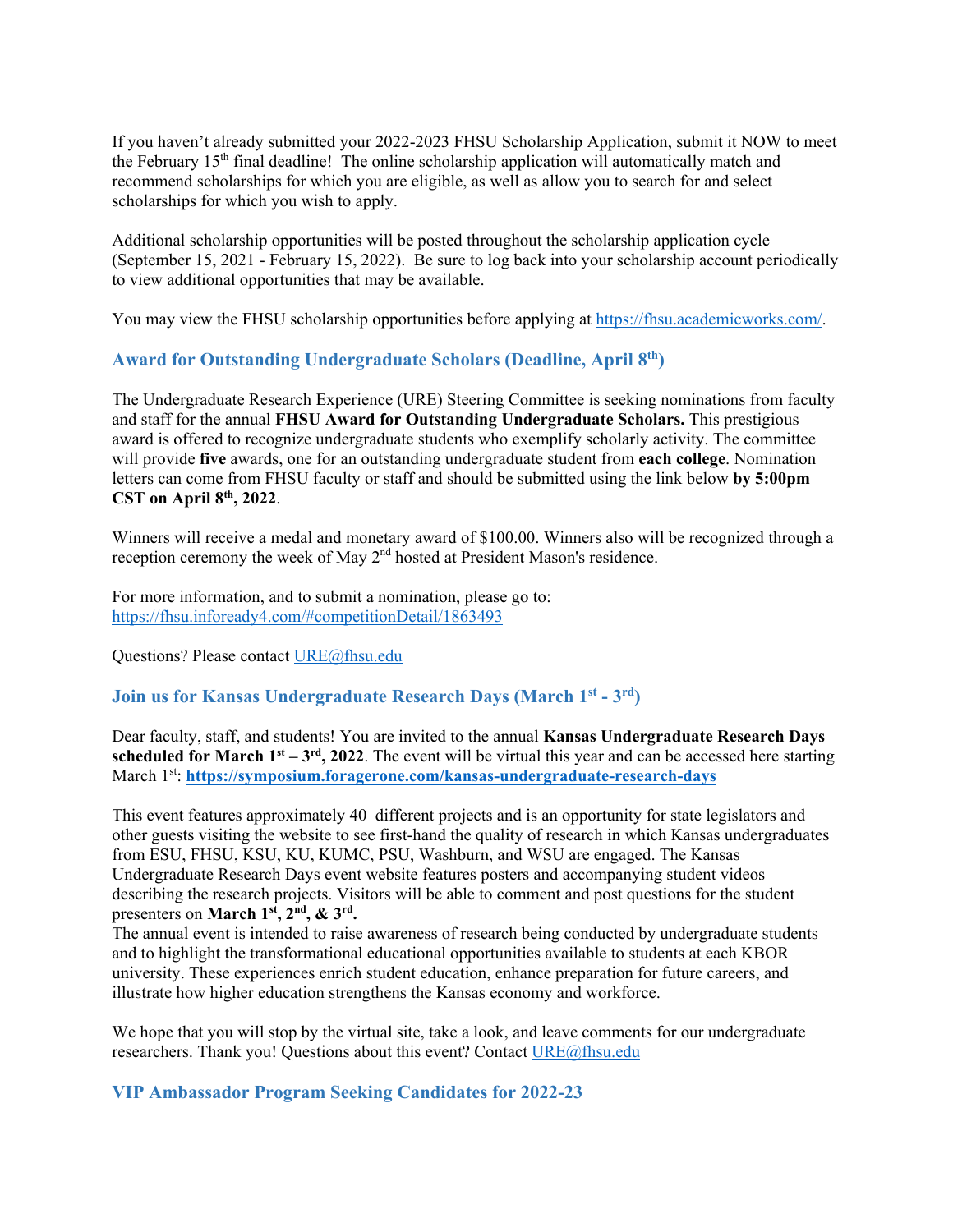Do you know any students that are looking for a meaningful way to get involved at FHSU? Through the VIP Ambassador program, they'll have opportunities to represent the university while building leadership, communication and networking skills that will help them succeed now and in the future.

VIP Ambassadors are a prestigious group of student leaders chosen to represent FHSU at official campus events, under the direction of the Fort Hays State University Office of the President. Only a small number of students are selected each year to participate in this remarkable program.

Each applicant must be a full-time undergraduate student and have completed at least one semester at FHSU or another post-secondary institution prior to the application year. **Graduate students and students graduating in December are not eligible.** Additionally, applicants must maintain a 2.5 cumulative GPA or higher and participate in a minimum of 10 events throughout the year.

Students interested in learning more are invited to join current VIP Ambassadors for an information session on **February 21 at 3:30 pm in the Black and Gold, Memorial Union**. To register, please email RoJene Broeckelman at [rbroecke@fhsu.edu](mailto:rbroecke@fhsu.edu) by February  $18<sup>th</sup>$ .

Applications for the 2022-23 academic year are now being accepted. Go to [www.fhsu.edu/vip](http://www.fhsu.edu/vip) for the short application. The interview schedule fills up quickly, so students should apply early for the best selection of times. The application deadline is March 7.

For more information, call Janette Meis, VIP Ambassador Advisor at 785-628-4577 or [j\\_meis@fhsu.edu.](mailto:j_meis@fhsu.edu)

# <span id="page-20-0"></span>**Nominate a Faculty Member for FHSU's Pilot Award**

Recognize an outstanding faculty member for the Pilot Award. Graduating seniors have the opportunity to honor a member of the Fort Hays State University teaching faculty by nominating him or her for the prestigious Pilot Award. Nominations can be made at [https://fhsualumni.com/engagement/awards/pilot](https://fhsualumni.com/engagement/awards/pilot-award-nominations/)[award-nominations/](https://fhsualumni.com/engagement/awards/pilot-award-nominations/)

# <span id="page-20-1"></span>**Special Olympics – Service Opportunity**

Hello Tigers! Special Olympics Kansas are looking for volunteers! Special Olympics is an organization that provides year-round sports training and athletic competitions in a variety of sports for children and adults with intellectual disabilities. Special Olympics Kansas is having their State Basketball and Cheerleading Tournament in Hays coming up on March 19th and would love to have organizations and students volunteer. They have a variety of positions open including First Aid (requires first aid and CPR certification), general skills aide, timers, and scorekeepers. Here is the link to sign up if you are interested or want to get your organization involved. <https://www.signupgenius.com/go/30e0c49a9ab2da3f49-2022>

# <span id="page-20-2"></span>**Student Employment Opportunity – Dept of Communication Sciences and Disorders**

### **Office Assistant – WS**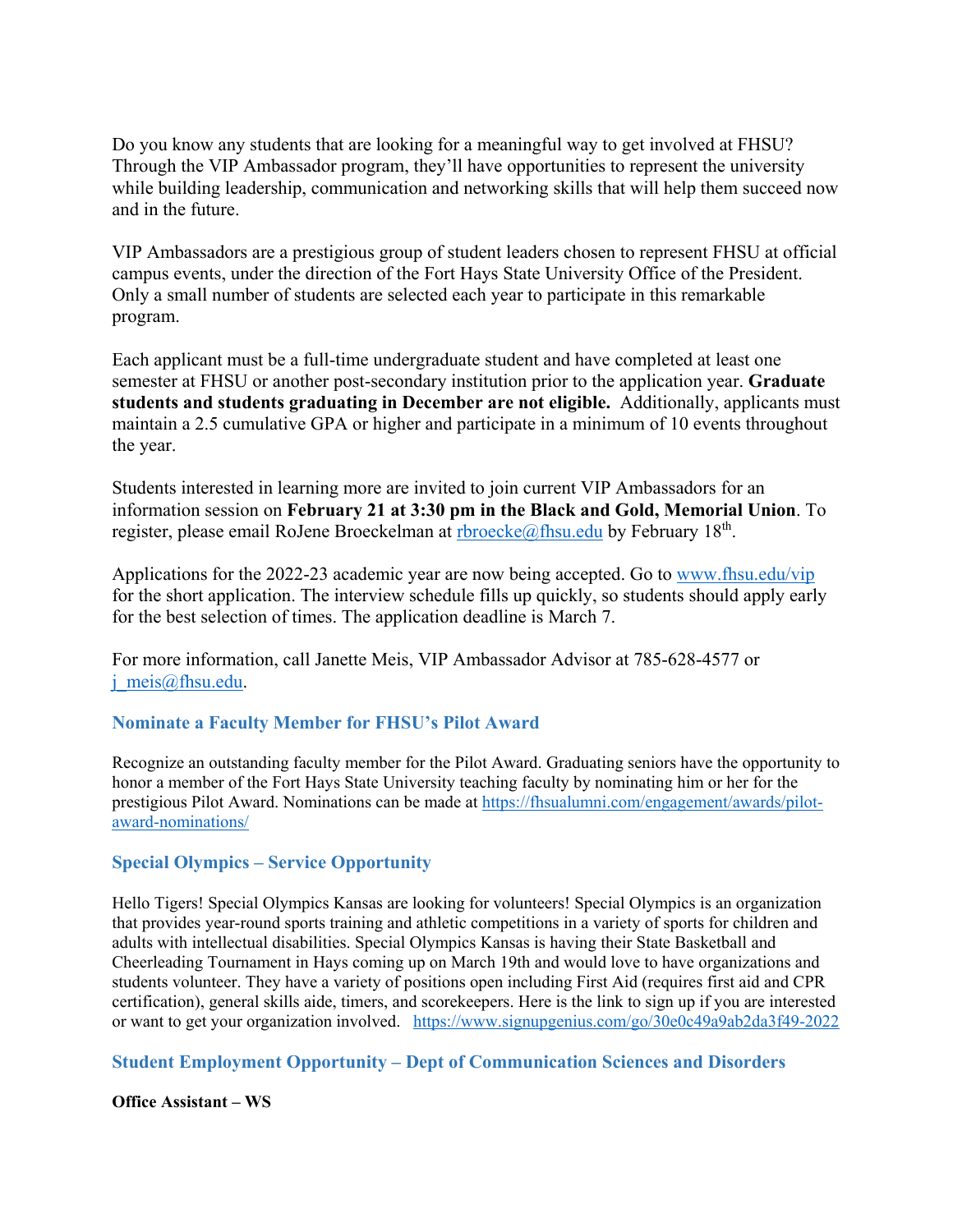Student will work as receptionist for the Department of Communication Sciences and Disorders and The Herndon Clinic. He/She will assist the Administrative Associate with various office duties. Daily work will include answering phone and taking accurate messages; greeting patients, students, and faculty/staff; processing mail; filing; working with word documents and excel spreadsheets. Student must understand the importance of confidentiality in handling records and files. The applicant must be dependable, detailoriented and be able to work with the public, students, and faculty. The student must have a basic understanding of Microsoft Office. The student must have basic knowledge of common office equipment, good oral and written communication skills, professional telephone skills, proofreading skills, and accuracy.

Please email your cover letter, resume, and references to Tonya White, tlwhite $7@$ fhsu.edu.

# <span id="page-21-0"></span>**Werth College Career Fair**

Career Services and the Werth College of Science, Technology, and Mathematics invite you to attend the Werth College Career Fair event!

This is your opportunity to meet employers and discuss potential internship and full-time opportunities. The fair will be held on Wednesday, February 23, from 2:30-4:00 p.m. in the Memorial Union, Fort Hays Ballroom.

# <span id="page-21-1"></span>**FHSU Tigers Without Limits Support Group**

Tigers Without Limits is a social and support group for undergraduate students who identify as being Neurodivergent. The group aims to provide information, connections, and a community where members can feel supported, share information, and celebrate successes. Tigers Without Limits will create opportunities to:

- Share information about student support services at FHSU
- Gain feedback from group on support services on campus
- Build environments that foster friendships
- Be a safe space for members to share special interest
- Expand member information on a variety of daily living skills including social skills, empathy skills, classroom etiquette, living independently, etc.

We will meet on Mondays, starting January 24<sup>th</sup> at 1:30pm in the Memorial Union Smoky Hill Room.

# <span id="page-21-2"></span>**VALUE is back for 2022-23!**

VALUE is back! Applications for the VALUE program's 2022-23 cohort are now open! You can learn more about the program, and find the link to the application at [https://fhsu.edu/leadership/value/.](https://fhsu.edu/leadership/value/)

To be eligible for the program, students must:

- Be in good academic standing
- Be junior or senior status during their time in the VALUE program
- Have completed LDRS 300: Intro to Leadership Concepts & LDRS 302: Intro to Leadership Behavior
- Have a willingness to go beyond the typical student experience and commit themselves to a deep degree of scholarship and service.

This program is open to all on-campus and online\* students!\*\*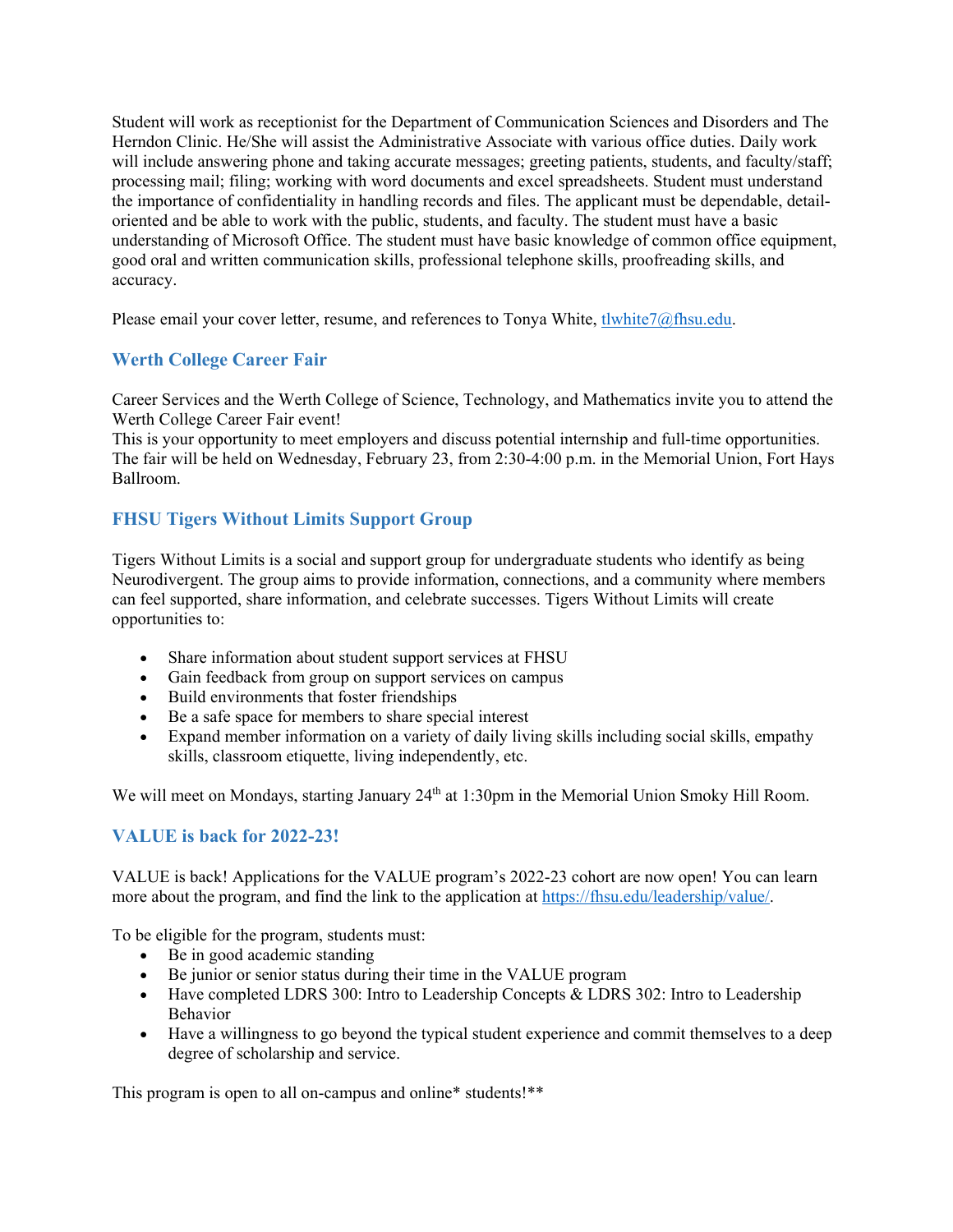Join us for an info session in February to learn more. Find dates and times at [https://fhsu.edu/leadership/value/value-info-sessions.](https://fhsu.edu/leadership/value/value-info-sessions) 

*\*Success in the VALUE program relies heavily on the two Advanced Leadership Labs, which are courses presented in a seminar format. The peer-to-peer interaction associated with the Advanced Leadership Labs not only reinforces the skills of collaboration and operations in organizations but also allows students to engage with each other on both an academic and personal level as students progress through the program. If you are an online student at FHSU, students must be willing to attend class, via Zoom, Tuesdays and Thursdays from Noon - 1:15 Central Time, on a weekly basis throughout the fall and spring semesters of the program. Individual arrangements should be discussed with the instructor for instances in which students are unable to attend class.*

*\*\*Only 8-10 students are selected for the VALUE program each year.*

If you have questions about the program, contact Kaley Klaus  $(krklaus(\theta)$  filst or Justin Greenleaf [\(jpgreenleaf@fhsu.edu\)](mailto:jpgreenleaf@fhsu.edu) in the Department of Leadership Studies (Rarick Hall 119).

# <span id="page-22-0"></span>**Peer Counseling Program Launches at FHSU**

Just need someone to talk to?

FHSU Health and Wellness Services and the FHSU Psychology Department have launched the university's first Peer Counseling Program! The program, called, "Lean on Me: Peer Counseling" serves as a "listening service" in which FHSU students can sit down and talk with upper-level psychology undergraduate students who have received specific training within their department and in the utilization of Health and Wellness Services resources. This program will be offered free of charge to all on-campus FHSU students. Our peer counselors are ready to help you navigate life stressors, work on time management, and promote overall wellness during your college years. Call Health and Wellness Services today at 785-628-4401 to schedule an appointment!

Questions? Feel free to contact [sespurlock@fhsu.edu](mailto:sespurlock@fhsu.edu)

# <span id="page-22-1"></span>**Summer Internship Opportunities**

These paid summer internships are open to all students, regardless of major or degree program.

Students may click on each link to learn more or apply.

Claims Intern – [Farm Bureau Financial Services](https://fhsu.joinhandshake.com/jobs/5885816/share_preview) Application deadline is February 18. Interviews will take place on campus.

[Event Coordinator Intern –](https://fhsu.joinhandshake.com/jobs/5868537/share_preview) Nex-Tech Wireless Application deadline is March 11.

[Summer Interns \(multiple departments\) –](https://fhsu.joinhandshake.com/jobs/5892264/share_preview) Smith County Memorial Hospital Application deadline is March 31.

# <span id="page-22-2"></span>**Faulkner Challenge 2022 - \$10,000 In Cash Prizes**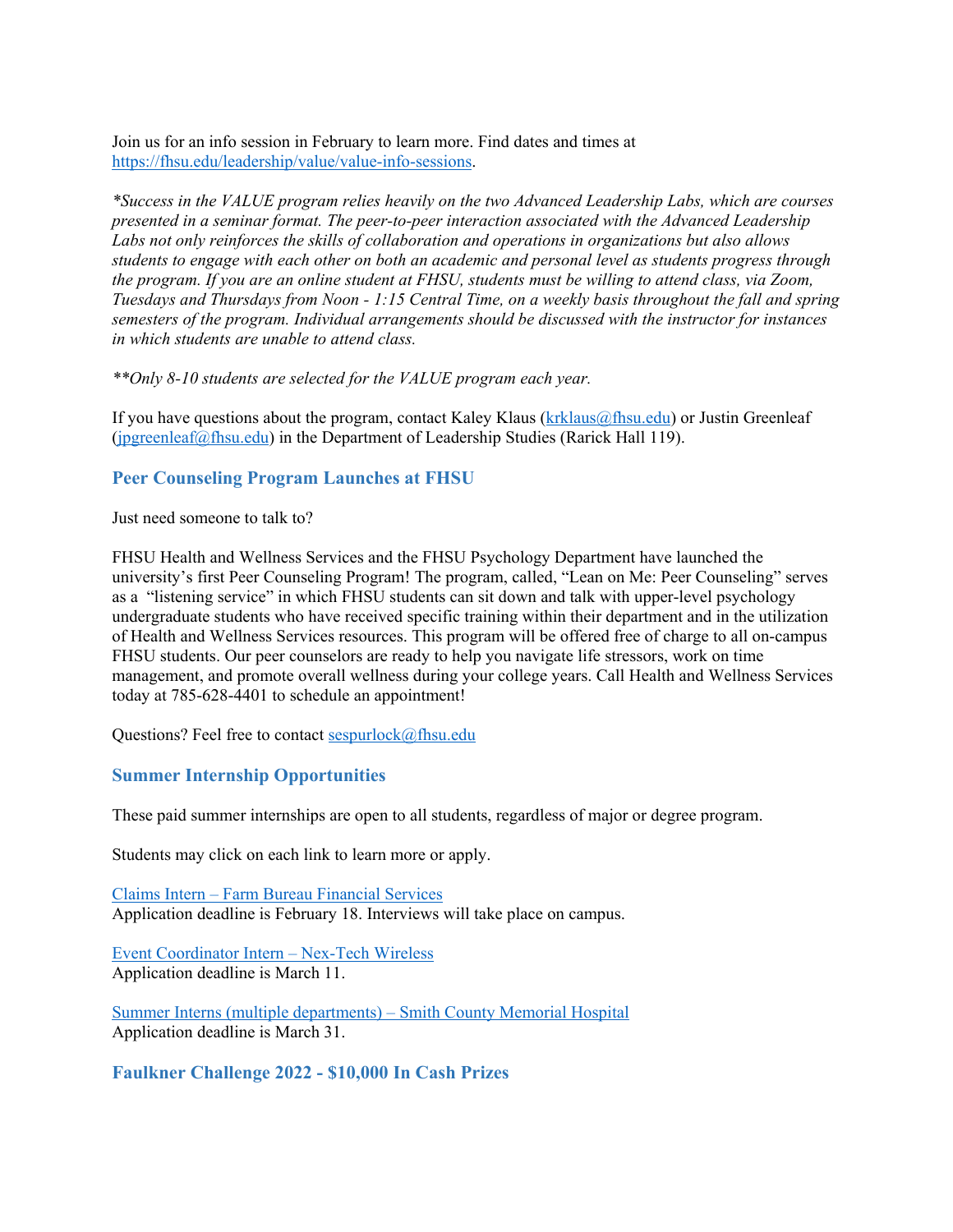The Faulkner Challenge, hosted by The Center for Entrepreneurship at Fort Hays State University, is a Business Plan competition designed to develop entrepreneurial imagination and innovation in University students, regardless of major or interests. Teams compete for \$10,000 in prizes.

The Faulkner Challenge is open to any new venture in the conceptual stage, the seed stage, or the startup stage. Teams are evaluated on their ability to clearly identify market opportunity, value proposition, and sustainable competitive advantage.

#### **Important Event Dates:**

#### **Business Plan Submission – March 4, 2022**

Submit your business plan to [faulknerchallenge@fhsu.edu](mailto:faulknerchallenge@fhsu.edu) Entries are accepted from February 4, 2022 - March 4, 2022 11:59 pm

#### **Top 8 Pitch – March 26, 2022**

Eight teams will be notified by email on March 11, 2022 and invited to make an oral presentation on March 26, 2022. Public presentations will be both in person and on a virtual platform.

### **Final 3 Pitch – April 1, 2022**

The top three teams will pitch on April 1, 2022 for \$10,000 in prize money divided into awards of \$6,000 for first place, \$3,000 for second place, and \$1,000 for third place. Public presentations will be both in person and on a virtual platform.

For more information:

<https://www.fhsu.edu/cob/faulkner-challenge/> [faulknerchallenge@fhsu.edu](mailto:faulknerchallenge@fhsu.edu)

# <span id="page-23-0"></span>**Circles of Support Peer Support Group**

Are you an online student looking to connect with other online students? Circles of Support are online student-led peer support groups. Jump into a Zoom, socialize, and learn about some free resources, too.

Here are the group times for Spring '22 (all times are in Central Time):

Groups will meet via Zoom each week, excepting the week of midterms, spring break, and finals. This semester, our groups meet at these times (all times are in Central Time): - Sundays, 4:00 pm (Central Time) Mondays, 6:00 pm (Central Time) Mondays, 6:30 pm (Central Time) (every other week) Tuesdays, 2:00 pm, 5:30 pm, & 8:00 pm (Central Time) Wednesdays, 7:00 pm (Central Time) Thursdays, 8:30 pm (Central Time) Fridays, 4:00 pm, 5:00 pm, & 6:00 pm (Central Time) Follow the link to join the Circles of Support group in TigerLink:

<https://tigerlink.fhsu.edu/submitter/form/start/523368>